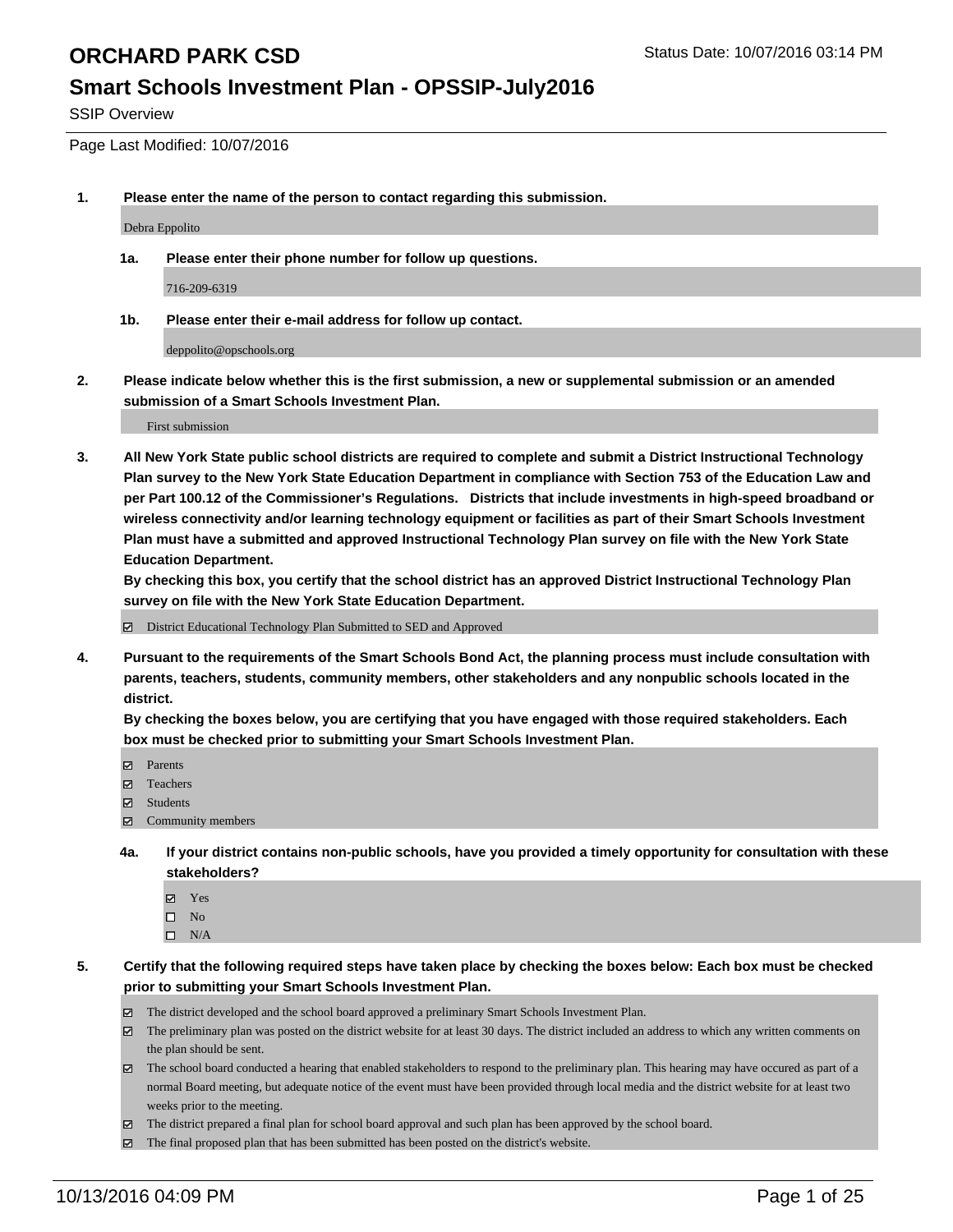## **Smart Schools Investment Plan - OPSSIP-July2016**

SSIP Overview

Page Last Modified: 10/07/2016

**5a. Please upload the proposed Smart Schools Investment Plan (SSIP) that was posted on the district's website, along with any supporting materials. Note that this should be different than your recently submitted Educational Technology Survey. The Final SSIP, as approved by the School Board, should also be posted on the website and remain there during the course of the projects contained therein.**

NYS SSBA Overview July 2016.pdf

**6. Please enter an estimate of the total number of students and staff that will benefit from this Smart Schools Investment Plan based on the cumulative projects submitted to date.**

1,700

- **7. An LEA/School District may partner with one or more other LEA/School Districts to form a consortium to pool Smart Schools Bond Act funds for a project that meets all other Smart School Bond Act requirements. Each school district participating in the consortium will need to file an approved Smart Schools Investment Plan for the project and submit a signed Memorandum of Understanding that sets forth the details of the consortium including the roles of each respective district.**
	- $\Box$  The district plans to participate in a consortium to partner with other school district(s) to implement a Smart Schools project.
- **8. Please enter the name and 6-digit SED Code for each LEA/School District participating in the Consortium.**

| Partner LEA/District | <b>ISED BEDS Code</b> |
|----------------------|-----------------------|
| (No Response)        | (No Response)         |

**9. Please upload a signed Memorandum of Understanding with all of the participating Consortium partners.**

(No Response)

#### **10. Your district's Smart Schools Bond Act Allocation is:**

\$2,333,018

**11. Enter the budget sub-allocations by category that you are submitting for approval at this time. If you are not budgeting SSBA funds for a category, please enter 0 (zero.) If the value entered is \$0, you will not be required to complete that survey question.**

|                                       | Sub-<br>Allocations |
|---------------------------------------|---------------------|
| <b>School Connectivity</b>            | 0                   |
| Connectivity Projects for Communities | 0                   |
| <b>Classroom Technology</b>           | 713,948             |
| Pre-Kindergarten Classrooms           | $\Omega$            |
| Replace Transportable Classrooms      | $\Omega$            |
| High-Tech Security Features           | $\Omega$            |
| Totals:                               | 713,948             |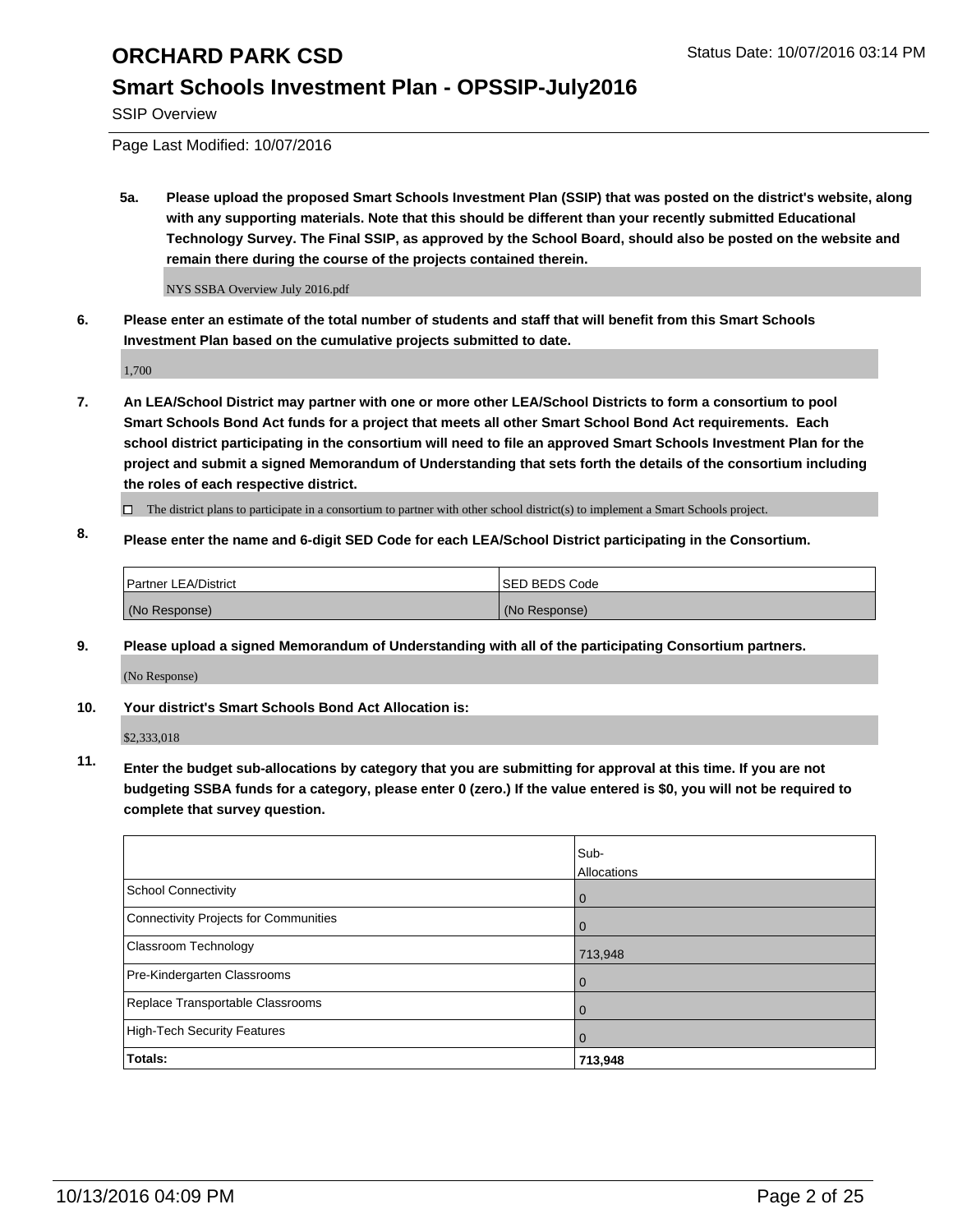#### **Smart Schools Investment Plan - OPSSIP-July2016**

School Connectivity

Page Last Modified: 10/07/2016

- **1. In order for students and faculty to receive the maximum benefit from the technology made available under the Smart Schools Bond Act, their school buildings must possess sufficient connectivity infrastructure to ensure that devices can be used during the school day. Smart Schools Investment Plans must demonstrate that:**
	- **sufficient infrastructure that meets the Federal Communications Commission's 100 Mbps per 1,000 students standard currently exists in the buildings where new devices will be deployed, or**
	- **is a planned use of a portion of Smart Schools Bond Act funds, or**
	- **is under development through another funding source.**

**Smart Schools Bond Act funds used for technology infrastructure or classroom technology investments must increase the number of school buildings that meet or exceed the minimum speed standard of 100 Mbps per 1,000 students and staff within 12 months. This standard may be met on either a contracted 24/7 firm service or a "burstable" capability. If the standard is met under the burstable criteria, it must be:**

**1. Specifically codified in a service contract with a provider, and**

**2. Guaranteed to be available to all students and devices as needed, particularly during periods of high demand, such as computer-based testing (CBT) periods.**

**Please describe how your district already meets or is planning to meet this standard within 12 months of plan submission.**

(No Response)

- **1a. If a district believes that it will be impossible to meet this standard within 12 months, it may apply for a waiver of this requirement, as described on the Smart Schools website. The waiver must be filed and approved by SED prior to submitting this survey.**
	- $\Box$  By checking this box, you are certifying that the school district has an approved waiver of this requirement on file with the New York State Education Department.
- **2. Connectivity Speed Calculator (Required)**

|                         | Number of<br><b>Students</b> | Multiply by<br>100 Kbps | Divide by 1000 Current Speed<br>to Convert to<br>Required<br>Speed in Mb | lin Mb           | Expected<br>Speed to be<br>Attained Within Required<br>12 Months | Expected Date<br>l When<br>Speed Will be<br>l Met |
|-------------------------|------------------------------|-------------------------|--------------------------------------------------------------------------|------------------|------------------------------------------------------------------|---------------------------------------------------|
| <b>Calculated Speed</b> | (No<br>Response)             | (No Response)           | (No<br>Response)                                                         | (No<br>Response) | (No<br>Response)                                                 | (No<br>Response)                                  |

#### **3. Describe how you intend to use Smart Schools Bond Act funds for high-speed broadband and/or wireless connectivity projects in school buildings.**

(No Response)

**4. Describe the linkage between the district's District Instructional Technology Plan and the proposed projects. (There should be a link between your response to this question and your response to Question 1 in Part E. Curriculum and Instruction "What are the district's plans to use digital connectivity and technology to improve teaching and learning?)**

(No Response)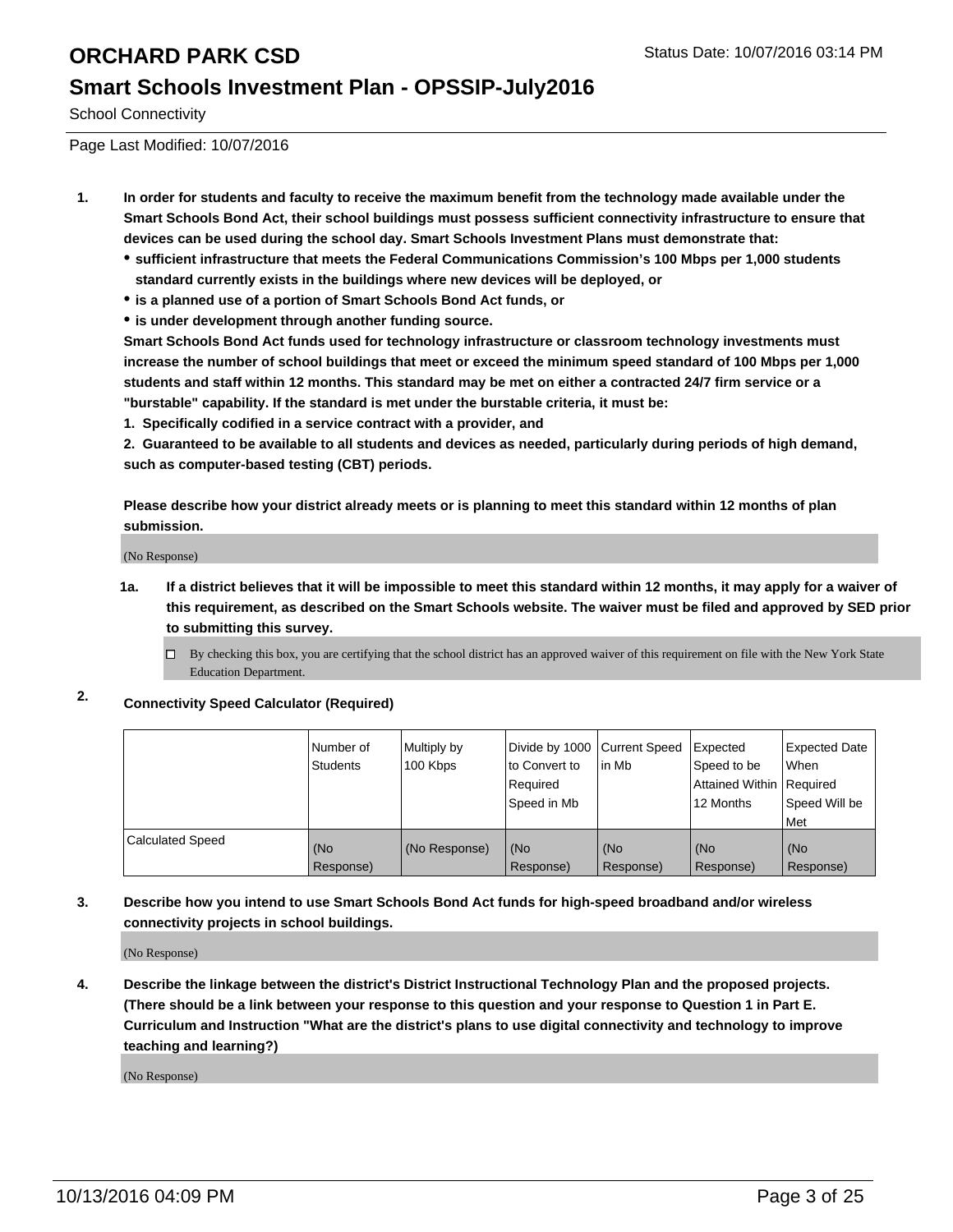### **Smart Schools Investment Plan - OPSSIP-July2016**

School Connectivity

Page Last Modified: 10/07/2016

**5. If the district wishes to have students and staff access the Internet from wireless devices within the school building, or in close proximity to it, it must first ensure that it has a robust Wi-Fi network in place that has sufficient bandwidth to meet user demand.**

**Please describe how you have quantified this demand and how you plan to meet this demand.**

(No Response)

**6. As indicated on Page 5 of the guidance, the Office of Facilities Planning will have to conduct a preliminary review of all capital projects, including connectivity projects.**

**Please indicate on a separate row each project number given to you by the Office of Facilities Planning.**

| Project Number |  |
|----------------|--|
| (No Response)  |  |

**7. Certain high-tech security and connectivity infrastructure projects may be eligible for an expedited review process as determined by the Office of Facilities Planning.**

**Was your project deemed eligible for streamlined review?**

(No Response)

**8. Include the name and license number of the architect or engineer of record.**

| <b>Name</b>   | License Number |
|---------------|----------------|
| (No Response) | (No Response)  |

**9. If you are submitting an allocation for School Connectivity complete this table.**

**Note that the calculated Total at the bottom of the table must equal the Total allocation for this category that you entered in the SSIP Overview overall budget.** 

|                                            | Sub-          |
|--------------------------------------------|---------------|
|                                            | Allocation    |
| Network/Access Costs                       | (No Response) |
| <b>Outside Plant Costs</b>                 | (No Response) |
| School Internal Connections and Components | (No Response) |
| <b>Professional Services</b>               | (No Response) |
| Testing                                    | (No Response) |
| <b>Other Upfront Costs</b>                 | (No Response) |
| <b>Other Costs</b>                         | (No Response) |
| Totals:                                    | 0             |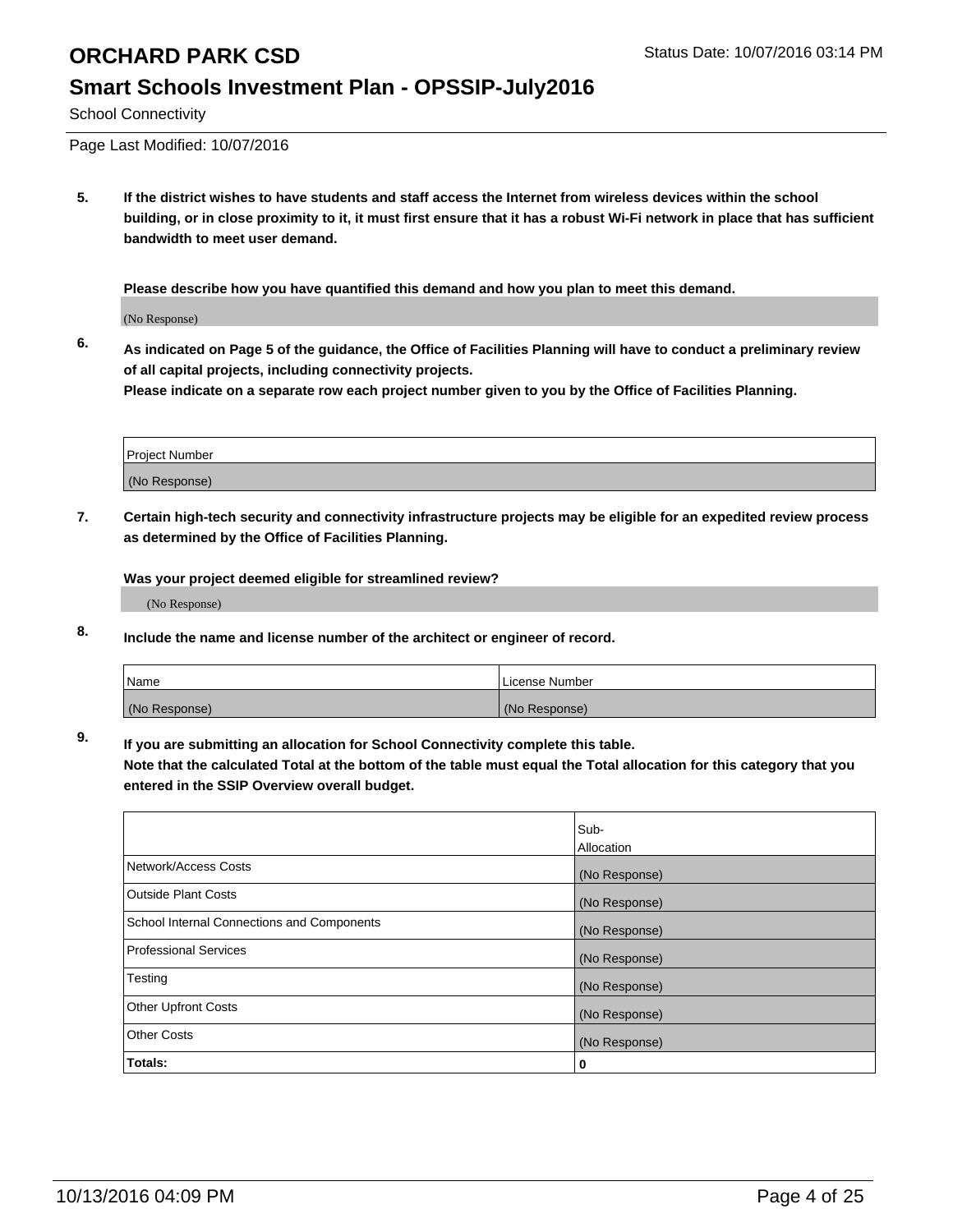## **Smart Schools Investment Plan - OPSSIP-July2016**

School Connectivity

Page Last Modified: 10/07/2016

**10. Please detail the type, quantity, per unit cost and total cost of the eligible items under each sub-category. This is especially important for any expenditures listed under the "Other" category. All expenditures must be eligible for tax-exempt financing to be reimbursed through the SSBA. Sufficient detail must be provided so that we can verify this is the case. If you have any questions, please contact us directly through smartschools@nysed.gov. NOTE: Wireless Access Points should be included in this category, not under Classroom Educational Technology, except those that will be loaned/purchased for nonpublic schools. Add rows under each sub-category for additional items, as needed.**

| Select the allowable expenditure | Item to be purchased | <b>Quantity</b> | Cost per Item | <b>Total Cost</b> |
|----------------------------------|----------------------|-----------------|---------------|-------------------|
| type.                            |                      |                 |               |                   |
| Repeat to add another item under |                      |                 |               |                   |
| each type.                       |                      |                 |               |                   |
| (No Response)                    | (No Response)        | (No Response)   | (No Response) | (No Response)     |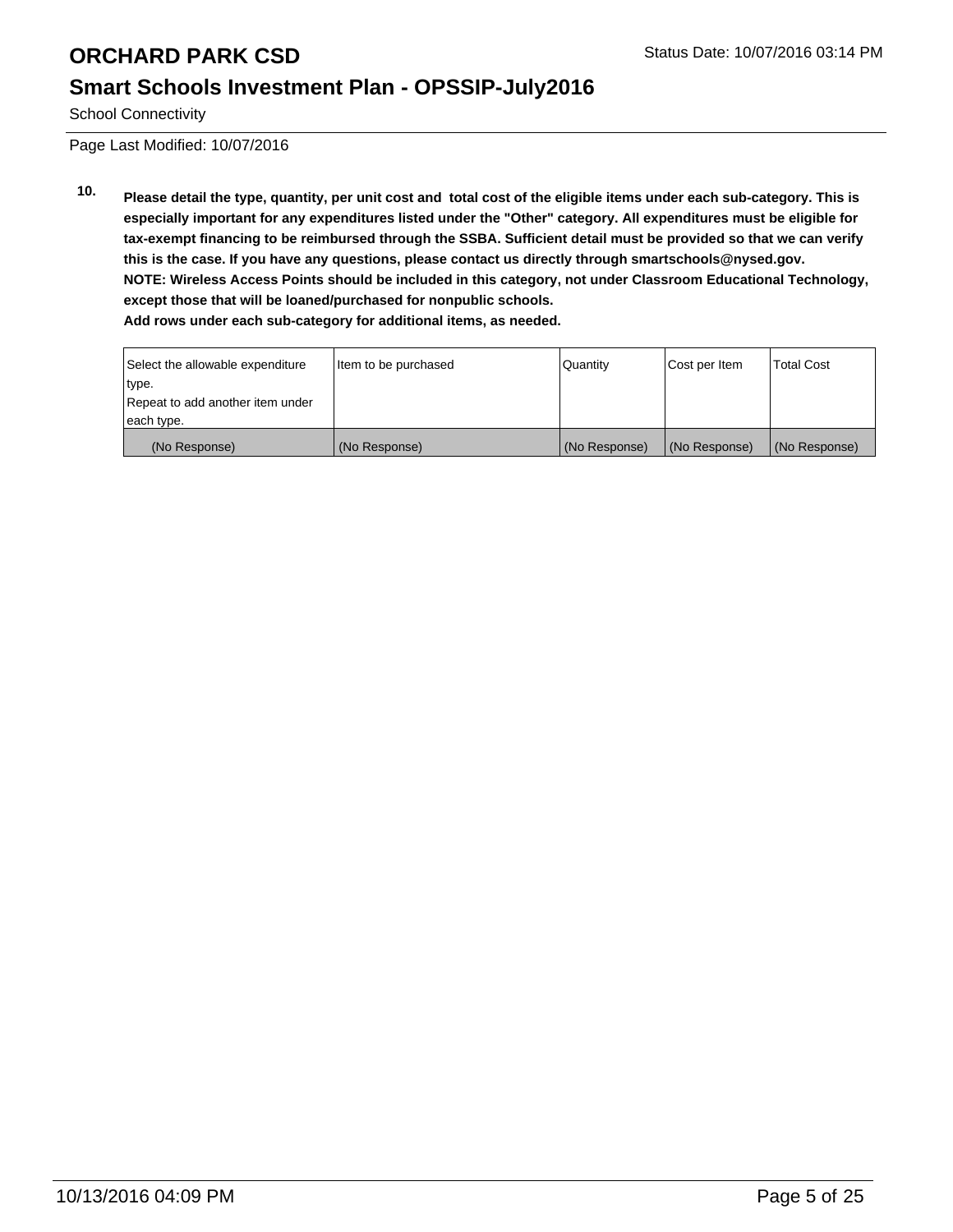#### **Smart Schools Investment Plan - OPSSIP-July2016**

Community Connectivity (Broadband and Wireless)

Page Last Modified: 10/07/2016

**1. Describe how you intend to use Smart Schools Bond Act funds for high-speed broadband and/or wireless connectivity projects in the community.**

(No Response)

**2. Please describe how the proposed project(s) will promote student achievement and increase student and/or staff access to the Internet in a manner that enhances student learning and/or instruction outside of the school day and/or school building.**

(No Response)

**3. Community connectivity projects must comply with all the necessary local building codes and regulations (building and related permits are not required prior to plan submission).**

 $\Box$  I certify that we will comply with all the necessary local building codes and regulations.

**4. Please describe the physical location of the proposed investment.**

(No Response)

**5. Please provide the initial list of partners participating in the Community Connectivity Broadband Project, along with their Federal Tax Identification (Employer Identification) number.**

| <b>Project Partners</b> | Federal ID#   |
|-------------------------|---------------|
| (No Response)           | (No Response) |

**6. If you are submitting an allocation for Community Connectivity, complete this table. Note that the calculated Total at the bottom of the table must equal the Total allocation for this category that you entered in the SSIP Overview overall budget.**

|                                    | Sub-Allocation |
|------------------------------------|----------------|
| Network/Access Costs               | (No Response)  |
| <b>Outside Plant Costs</b>         | (No Response)  |
| Tower Costs                        | (No Response)  |
| <b>Customer Premises Equipment</b> | (No Response)  |
| <b>Professional Services</b>       | (No Response)  |
| Testing                            | (No Response)  |
| <b>Other Upfront Costs</b>         | (No Response)  |
| <b>Other Costs</b>                 | (No Response)  |
| Totals:                            | 0              |

**7. Please detail the type, quantity, per unit cost and total cost of the eligible items under each sub-category. This is especially important for any expenditures listed under the "Other" category. All expenditures must be capital-bond eligible to be reimbursed through the SSBA. If you have any questions, please contact us directly through smartschools@nysed.gov.**

**Add rows under each sub-category for additional items, as needed.**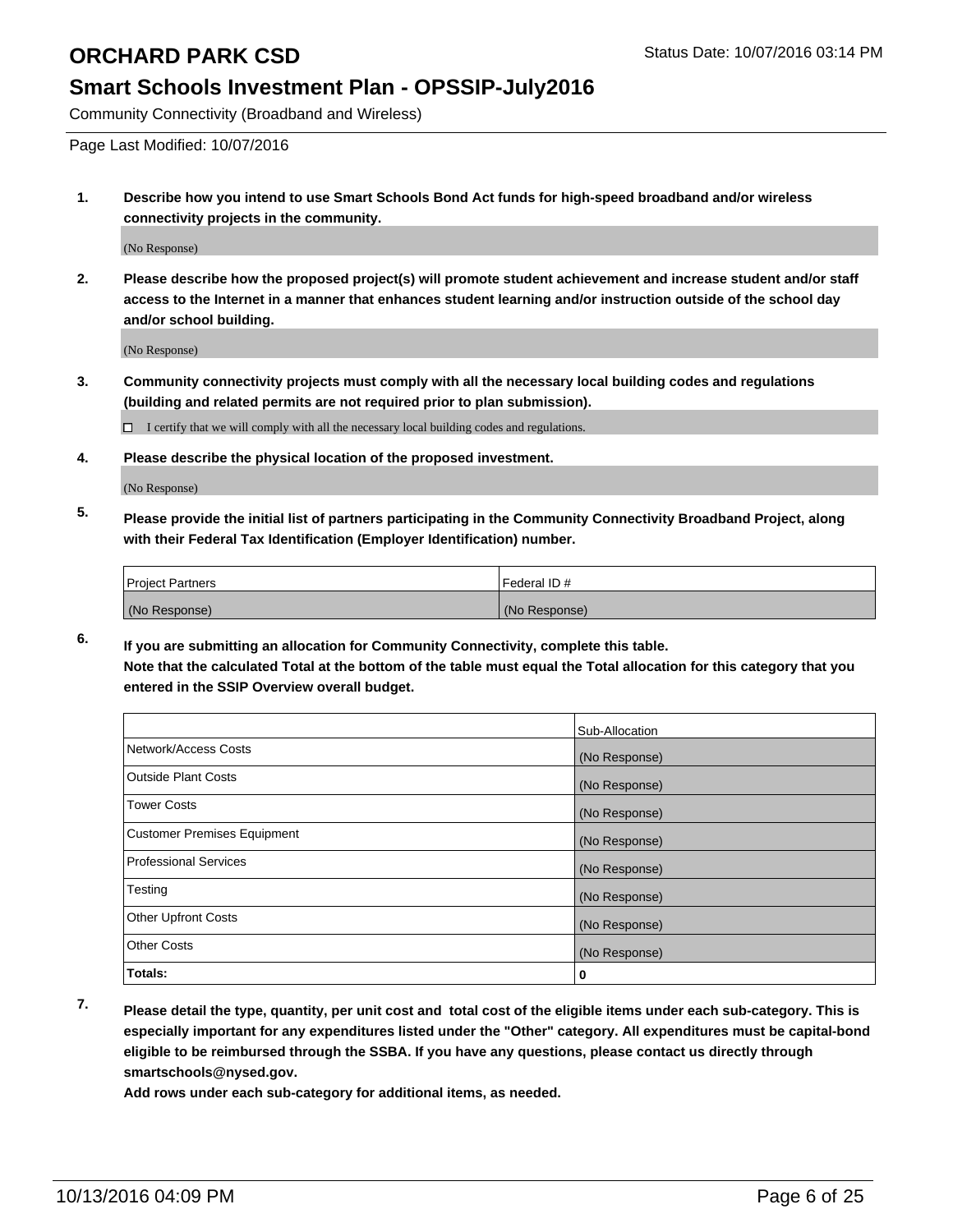# **Smart Schools Investment Plan - OPSSIP-July2016**

Community Connectivity (Broadband and Wireless)

Page Last Modified: 10/07/2016

| Select the allowable expenditure | Item to be purchased | Quantity      | Cost per Item | <b>Total Cost</b> |
|----------------------------------|----------------------|---------------|---------------|-------------------|
| type.                            |                      |               |               |                   |
| Repeat to add another item under |                      |               |               |                   |
| each type.                       |                      |               |               |                   |
| (No Response)                    | (No Response)        | (No Response) | (No Response) | (No Response)     |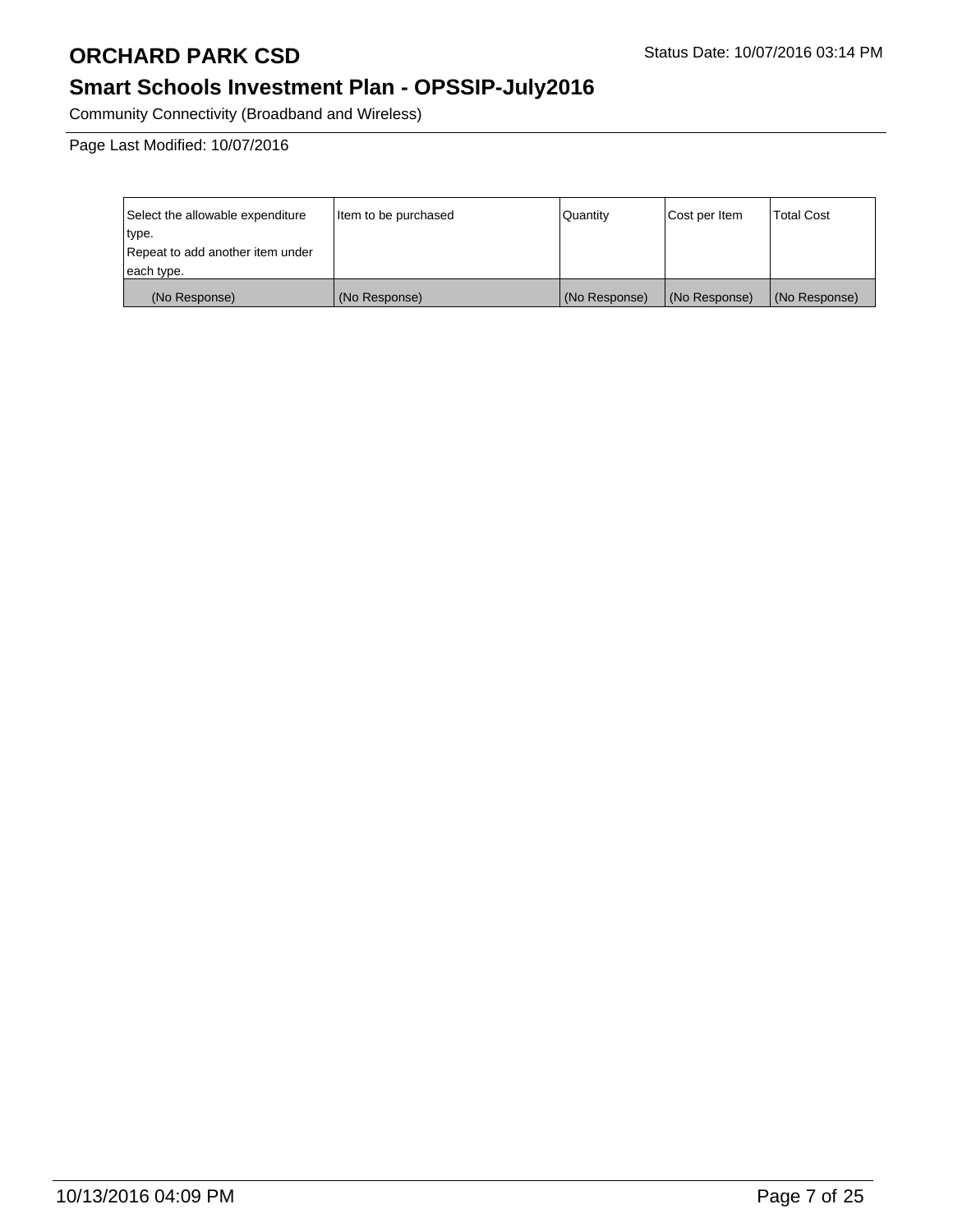#### **Smart Schools Investment Plan - OPSSIP-July2016**

Classroom Learning Technology

Page Last Modified: 10/07/2016

**1. In order for students and faculty to receive the maximum benefit from the technology made available under the Smart Schools Bond Act, their school buildings must possess sufficient connectivity infrastructure to ensure that devices can be used during the school day. Smart Schools Investment Plans must demonstrate that sufficient infrastructure that meets the Federal Communications Commission's 100 Mbps per 1,000 students standard currently exists in the buildings where new devices will be deployed, or is a planned use of a portion of Smart Schools Bond Act funds, or is under development through another funding source.**

**Smart Schools Bond Act funds used for technology infrastructure or classroom technology investments must increase the number of school buildings that meet or exceed the minimum speed standard of 100 Mbps per 1,000 students and staff within 12 months. This standard may be met on either a contracted 24/7 firm service or a "burstable" capability. If the standard is met under the burstable criteria, it must be:**

**1. Specifically codified in a service contract with a provider, and**

**2. Guaranteed to be available to all students and devices as needed, particularly during periods of high demand, such as computer-based testing (CBT) periods.**

**Please describe how your district already meets or is planning to meet this standard within 12 months of plan submission.**

This Orchard Park school district already meets the minimum standard of 100 Mbps per 1,000 students however updated equipment from a current erate project to upgrade the wireless infrastructure will be installed during the early fall 2016. The upgrade will improve our current infrastructure by more than doubling the current number of access points across the district. The more powerful access points will be supported by a new mobility controller and upgraded network switches. The upgrade in infrastructure will allow more devices to connect at a higher speed.

#### **1a. If a district believes that it will be impossible to meet this standard within 12 months, it may apply for a waiver of this requirement, as described on the Smart Schools website. The waiver must be filed and approved by SED prior to submitting this survey.**

By checking this box, you are certifying that the school district has an approved waiver of this requirement on file with the New York State  $\Box$ Education Department.

### **2. Connectivity Speed Calculator (Required)**

|                  | l Number of<br>Students | Multiply by<br>100 Kbps | Divide by 1000 Current Speed Expected<br>lto Convert to<br>Required<br>Speed in Mb | l in Mb | Speed to be<br>Attained Within   Required<br>12 Months | Expected Date<br><b>When</b><br>Speed Will be<br>Met |
|------------------|-------------------------|-------------------------|------------------------------------------------------------------------------------|---------|--------------------------------------------------------|------------------------------------------------------|
| Calculated Speed | 4.766                   | 476,600                 | 476.6                                                                              | 1000    | 1000                                                   | current                                              |

#### **3. If the district wishes to have students and staff access the Internet from wireless devices within the school building, or in close proximity to it, it must first ensure that it has a robust Wi-Fi network in place that has sufficient bandwidth to meet user demand.**

**Please describe how you have quantified this demand and how you plan to meet this demand.**

The connectivity speed is currently in place but the coverage is not uniform in all instructional spaces. Our district currently has 190 802.11n access points located in hallways every 2-3 rooms apart. A previously submitted e-rate project will replace and expand the number of access points to 475. These new access points will be 802.11ac and will be located in all instructional spaces with multiple access points in larger areas (cafeterias, auditorium, gyms, etc.). The project will also update all network switches across the district. These new switches will allow for the power over Ethernet (POE) that the new access points require. The target date for completion of the upgrade is December 2016.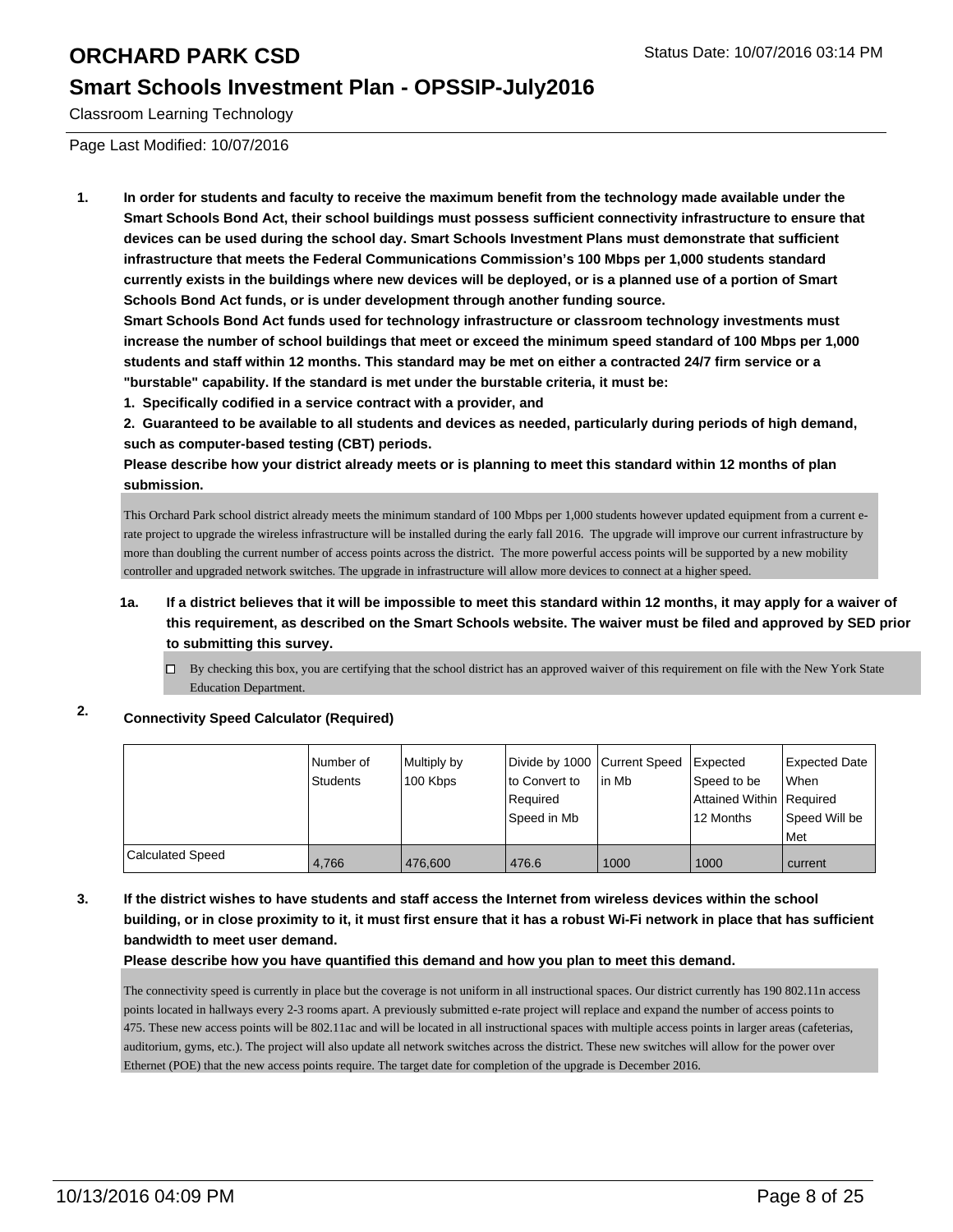## **Smart Schools Investment Plan - OPSSIP-July2016**

Classroom Learning Technology

Page Last Modified: 10/07/2016

**4. All New York State public school districts are required to complete and submit an Instructional Technology Plan survey to the New York State Education Department in compliance with Section 753 of the Education Law and per Part 100.12 of the Commissioner's Regulations.**

**Districts that include educational technology purchases as part of their Smart Schools Investment Plan must have a submitted and approved Instructional Technology Plan survey on file with the New York State Education Department.**

- By checking this box, you are certifying that the school district has an approved Instructional Technology Plan survey on file with the New York State Education Department.
- **5. Describe the devices you intend to purchase and their compatibility with existing or planned platforms or systems. Specifically address the adequacy of each facility's electrical, HVAC and other infrastructure necessary to install and support the operation of the planned technology.**

The district is purchasing Chromebooks, Chrome licenses, protective covers, spare chargers, charging towers and equipment for our two non-public schools in this phase of the SSIP. The district has already deployed 1200 Chromebooks in grades 5 through 8 and this project will allow the initiative to be expended into grades 9 - 12. Orchard Park has a Google Apps for Education domain and has hired two technology coaches to provide training and to support teachers as they work to implement instructional strategies that utilize Chromebooks and GAFE into their curriculums. By taking full advantage of Google Apps for Education, and specifically Google Classroom, we are able to provide students 24/7 access to content being provided by their teachers as well as textbooks and other resources available on the internet. The wireless infrastructure needs are being addressed as part of an e-Rate project that is being installed across all district buildings during the fall of the 2016-17 school year. There will be charging stations available in various centralized areas of the high school building, but a majority of the charging will take place in the homes of the students who will be taking the devices home most nights. The addition of the student devices should have minimal impact on the HVAC and electrical systems. In addition, the district anticipates reducing the number of shared lab spaced in the high school since all students will have access to their own mobile device.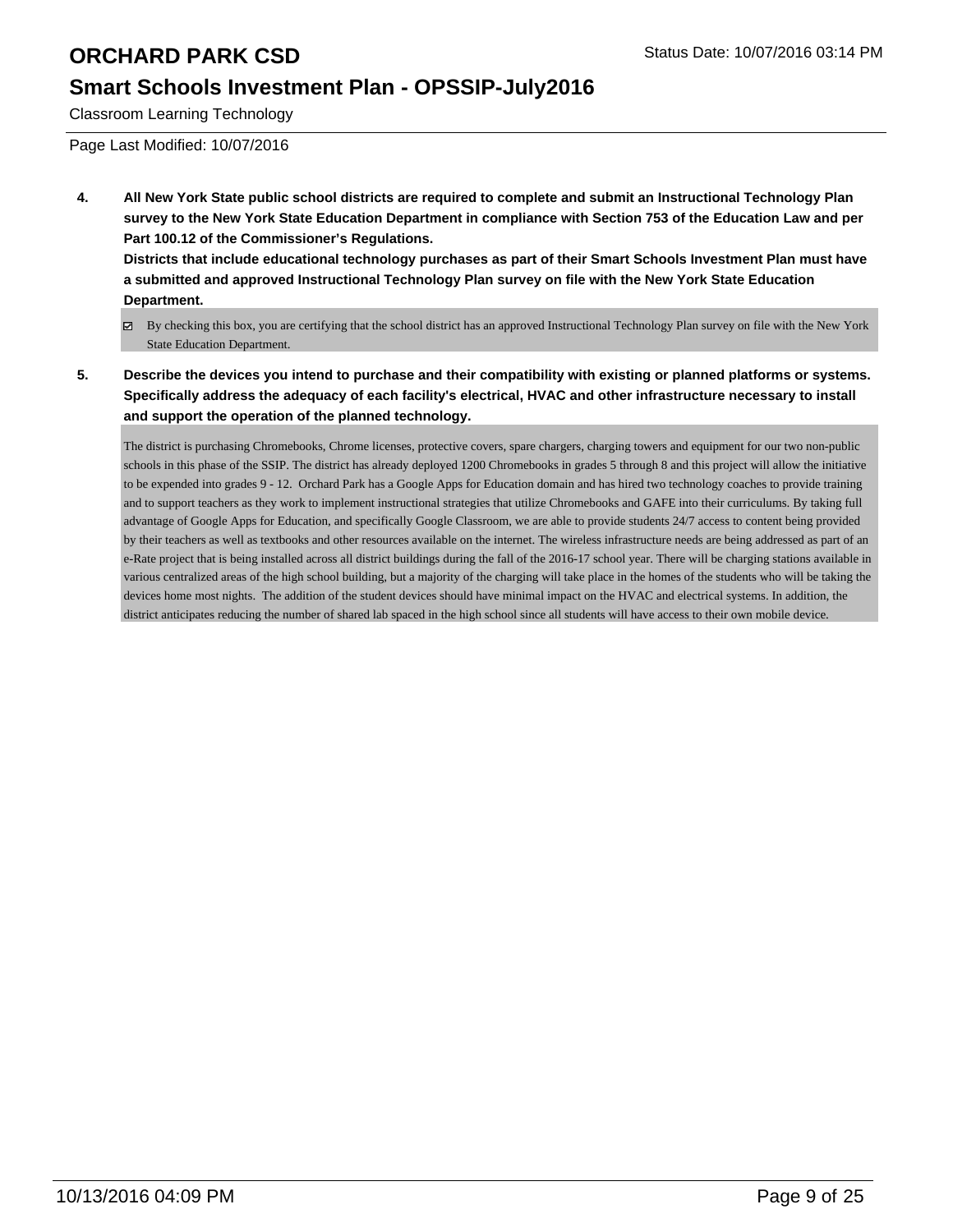### **Smart Schools Investment Plan - OPSSIP-July2016**

Classroom Learning Technology

Page Last Modified: 10/07/2016

- **6. Describe how the proposed technology purchases will:**
	- **> enhance differentiated instruction;**
	- **> expand student learning inside and outside the classroom;**
	- **> benefit students with disabilities and English language learners; and**
	- **> contribute to the reduction of other learning gaps that have been identified within the district.**

**The expectation is that districts will place a priority on addressing the needs of students who struggle to succeed in a rigorous curriculum. Responses in this section should specifically address this concern and align with the district's Instructional Technology Plan (in particular Question 2 of E. Curriculum and Instruction: "Does the district's instructional technology plan address the needs of students with disabilities to ensure equitable access to instruction, materials and assessments?" and Question 3 of the same section: "Does the district's instructional technology plan address the provision of assistive technology specifically for students with disabilities to ensure access to and participation in the general curriculum?"**

The District currently has a 1 to 1 Chromebook initiative in grades 5 through 8. The District Technology Committee, ADMIN team and Board of Education supports an expansion to include grades 9 through 12.

Three central objectives were identified for the 1 to 1 initiative:

- Shift instructional practice to be more student-centered
- Differentiate learning to meet the needs of all students
- Extend learning beyond the classroom walls

Extensive staff development will be provided to all high school teachers throughout the school year. A second Instructional Technology Coach position was added to the 2016-17 budget. The two FTE teacher coaches will be supporting teachers as they introduce new strategies and work to create project based lessons using the Chromebooks and various other instructional technology tools.

The district has adopted Google Aps for Education. Teachers have been going through the GAFE training and accounts have been created for all students K-12. GAFE will allow faculty, staff and students access to their files and a wide variety of apps, including a word processing tool, 24x7. This will significantly expand the options teachers have in providing instruction. Interested teachers are investigating the flipped classroom concept and looking at other on-line and distance learning opportunities for students.

The district uses technology to support student needs identified in IEPs and 504 plans. Tools like Solo Suite, voice recognition software, speech to text software, sound amplification systems, enlarged keyboards and large monitors are used by students when needed. These tools are available in the classroom setting as well as testing centers. Portable versions are provided for students who move from classroom to classroom. The district works closely with BOCES providers and special education teachers to make sure all equipment is working and teachers have the training necessary to effectively work with the students. The district also works with BOCES to arrange for students to go through technology evaluations to identify appropriate software and hardware solutions that meet the individual student's' needs.

As the district moves forward in rolling out 1 to 1 devices in grades 5 through 12, efforts are being made is to find ways to use the student's assigned mobile device to meet the unique needs of our special education students. We have identified apps and applications that support the needs of the students but still allow them to use the same devices as their general education peers. For example, we are using convertible Chromebooks to allow the use of touch based apps. The devices also have microphones to support dictation.

The use of Google Apps for Education makes is much easier for teachers and providers to share out documents and information that students need to access at home. It also allows collaboration between all staff that work with students to keep everyone more involved and improves communication. Chromebooks and Google Apps support the use of assistive technology (AT) that help students with special needs access curriculum and information. Google Apps and Extensions in the Chrome Web Store provide many supports to students with learning challenges. One to one mobile devices allow students to access curriculum while avoiding their triggers. Online curriculum and resources allow them to work without distraction, which lowers anxiety.

Chromebooks also allow students to access additional resources to support their learning and address their individual needs. There are specialized web apps including: screen readers, text-to-speech and speech-to-text and screen magnifiers. The district has purchased the Read and Write for Google Docs app which is a valuable tool for students with learning difficulties, dyslexia or ELL/ESN needs. Chrome browser also allows high contrast color settings, supports USP connected Braille displays, voice commands.

Apps have been identified by the district support staff that support their specialties. These include apps for Speech, Occupational Therapy, Speech Therapy, Physical Therapy and counseling services. Some apps still work better on an iPad and the district will continue to support iPad devices as needed.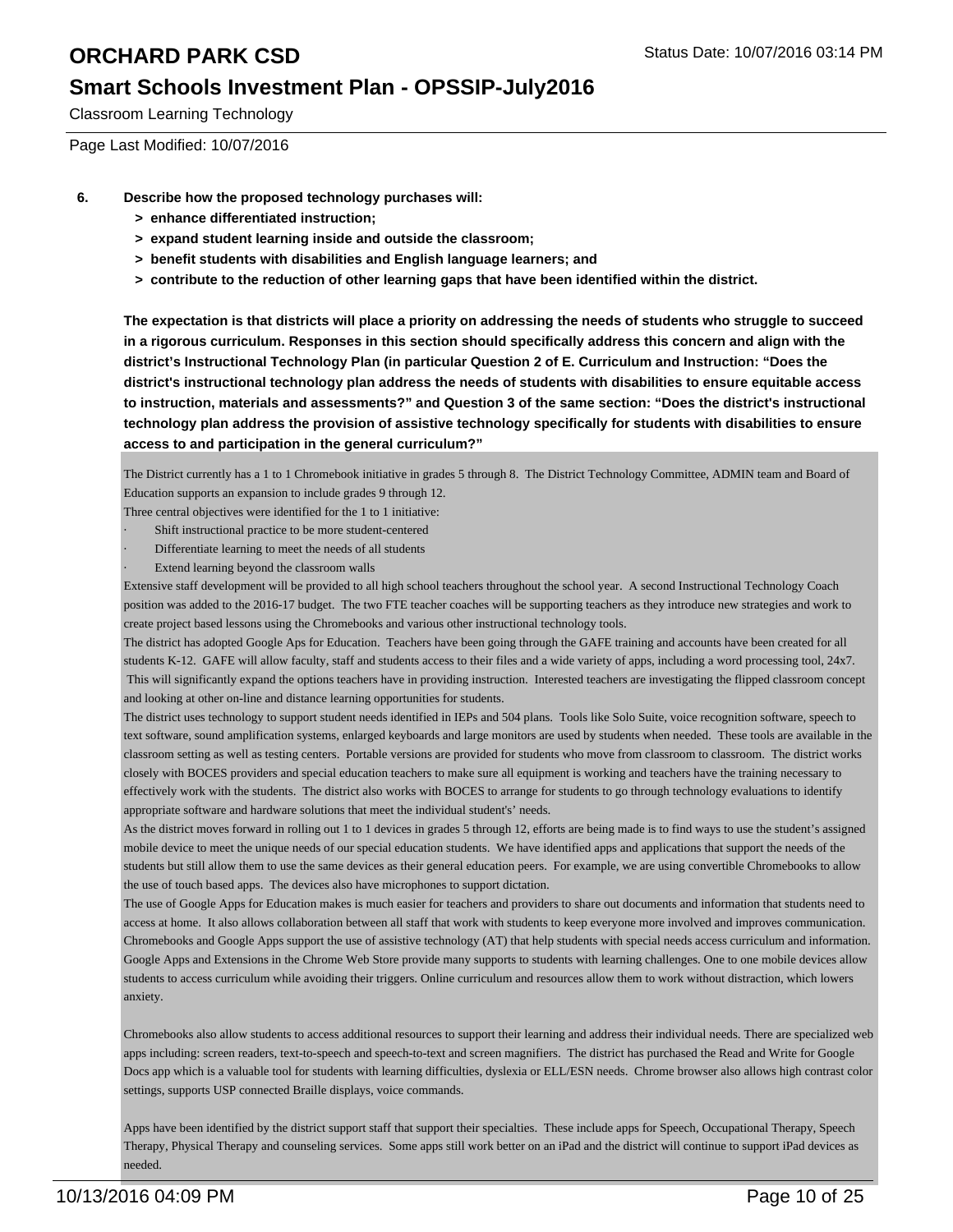## **Smart Schools Investment Plan - OPSSIP-July2016**

Classroom Learning Technology

#### Page Last Modified: 10/07/2016

New ELL students in grades 5 through 12 are assigned a mobile device as soon as they start in the district. ELL teachers have been trained in the use of tools and apps that can support ELL students. Chromebooks and Google Apps support the use of tools that support ESL/ENL student and teacher needs. Google Apps and Extensions in the Chrome Web Store provide many supports to students with reading and writing comprehension and vocabulary.

One to one mobile learning devices allow students to access tools throughout the school day. Apps like Google Translate, Duolingo, Announcify and Google Dictionary support the student as they become more proficient in English.

#### **7. Where appropriate, describe how the proposed technology purchases will enhance ongoing communication with parents and other stakeholders and help the district facilitate technology-based regional partnerships, including distance learning and other efforts.**

These use of Google Apps for Education gives students the ability to access their accounts from home to show parents what they are doing in school. The district also uses the PowerSchool Parent Portal to provide parents with specific details on homework, attendance, grades, State reporting etc. An add-on called WebEdge allows actual copies of report cards, NYS assessment summaries, AIS letters etc. to be a part of the PowerSchool parent portal. Teachers can use the portal to help get parents involved with what the student is doing in school and to increase communication and collaboration between home and school. The collaborative nature of Google Apps for Education increase the ability for students to work with other students within their class, school, district, state, nation and world. Students can collaborate in a virtual environment without being physically near each other increasing the amount of collaboration time beyond the traditional class period. The cameras built in to these devices allow for face to face collaboration meetings with other students anywhere in the world.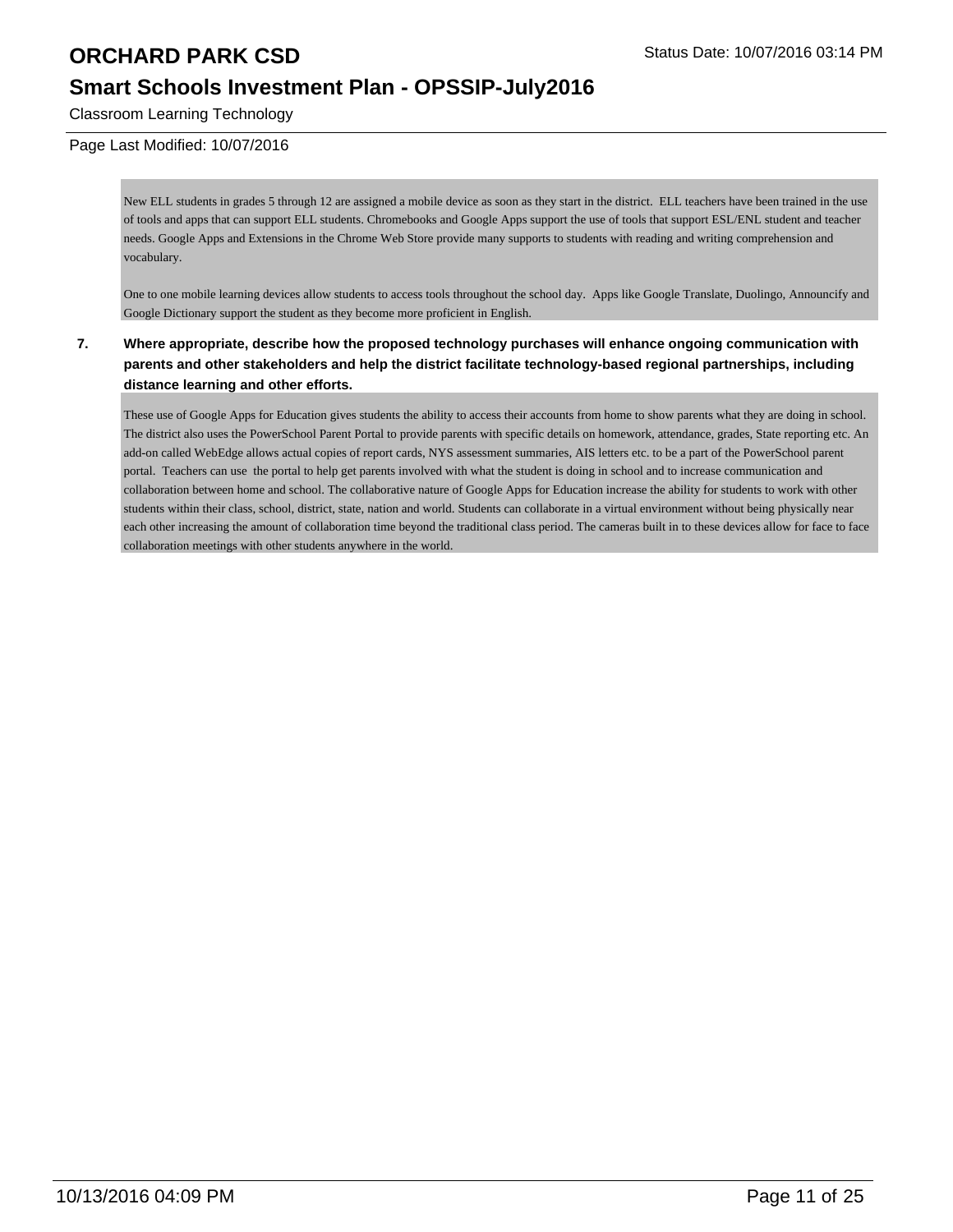### **Smart Schools Investment Plan - OPSSIP-July2016**

Classroom Learning Technology

Page Last Modified: 10/07/2016

**8. Describe the district's plan to provide professional development to ensure that administrators, teachers and staff can employ the technology purchased to enhance instruction successfully.**

**Note: This response should be aligned and expanded upon in accordance with your district's response to Question 1 of F. Professional Development of your Instructional Technology Plan: "Please provide a summary of professional development offered to teachers and staff, for the time period covered by this plan, to support technology to enhance teaching and learning. Please include topics, audience and method of delivery within your summary."**

Professional Development efforts at OPCSD are guided by the goals outlined in the District CDEP Plan and the Professional Development Plan. Technology components are woven throughout both of these plans and their action plans give clear direction that can be used to drive the technologybased training at Orchard Park. By linking all three of these plans, the resources and direction of the District can focus on attainable benchmarks that will help us reach our central goal of improving student learning.

A variety of district run workshops, including on-line opportunities, are offered throughout the school year as well as during summer break. The Professional Development Council solicits course proposals from faculty and staff twice a year. All requests must be reviewed for relevance to established professional development goals and then approved by the PDC. Over the 2015-16 school year, the district offered over 80 technology related workshops that accounted for over 4300 hours of staff development for teachers, support staff and administrators. Approved class offerings are posted in an on-line program called My Learning Plan which allows interested faculty and staff to register for courses. My Learning Plan also manages the approval process for courses and allows individual faculty and staff members to enter and track all of their professional growth activities. The District Professional Development Committee will meet in the fall of 2106 to plan out training for the 2016-17 school year. Training for the last school year is included below:

| <b>Start Date</b> | Activity_Title                                                                                  | <b>Total Class Hours</b> | <b>Target Audience</b> | Number of Participants |
|-------------------|-------------------------------------------------------------------------------------------------|--------------------------|------------------------|------------------------|
| 7/15/2015         | Intro To Google Drive and<br>Google Apps (Introduction)                                         | 3                        | Teachers               | 12                     |
| 7/15/2015         | Intro To Google Drive and<br>Google Apps (Introduction) 3<br>(Part 2)                           |                          | Teachers               | 11                     |
| 7/15/2015         | Shake Up Learning with<br>Google (Introduction)                                                 | 6                        | Teachers               | 12                     |
| 7/16/2015         | Google Classroom and<br>Google Forms                                                            | 5                        | Teachers               | 9                      |
| 7/21/2015         | Intro To Google Drive and<br>Google Apps (Introduction)                                         | 3                        | Teachers               | 13                     |
| 7/21/2015         | Intro To Google Drive and<br>Google Apps (Introduction) 3<br>(Part 2)                           |                          | Teachers               | 11                     |
| 7/22/2015         | Google Sites - Creating a<br>classroom website in<br>Google                                     | 5                        | Teachers               | 11                     |
| 7/27/2015         | Google Drive &<br><b>Intermediate Google Docs</b>                                               | 15                       | Teachers               | 11                     |
| 8/3/2015          | Intro To Google Education<br>Apps (GAFE) with a Focus<br>on Google Calendar and<br>Google Forms | 5                        | Teachers               | 11                     |
| 8/13/2015         | Intro To Google Drive and<br>Google Apps (Introduction) 3                                       |                          | Teachers               | 9                      |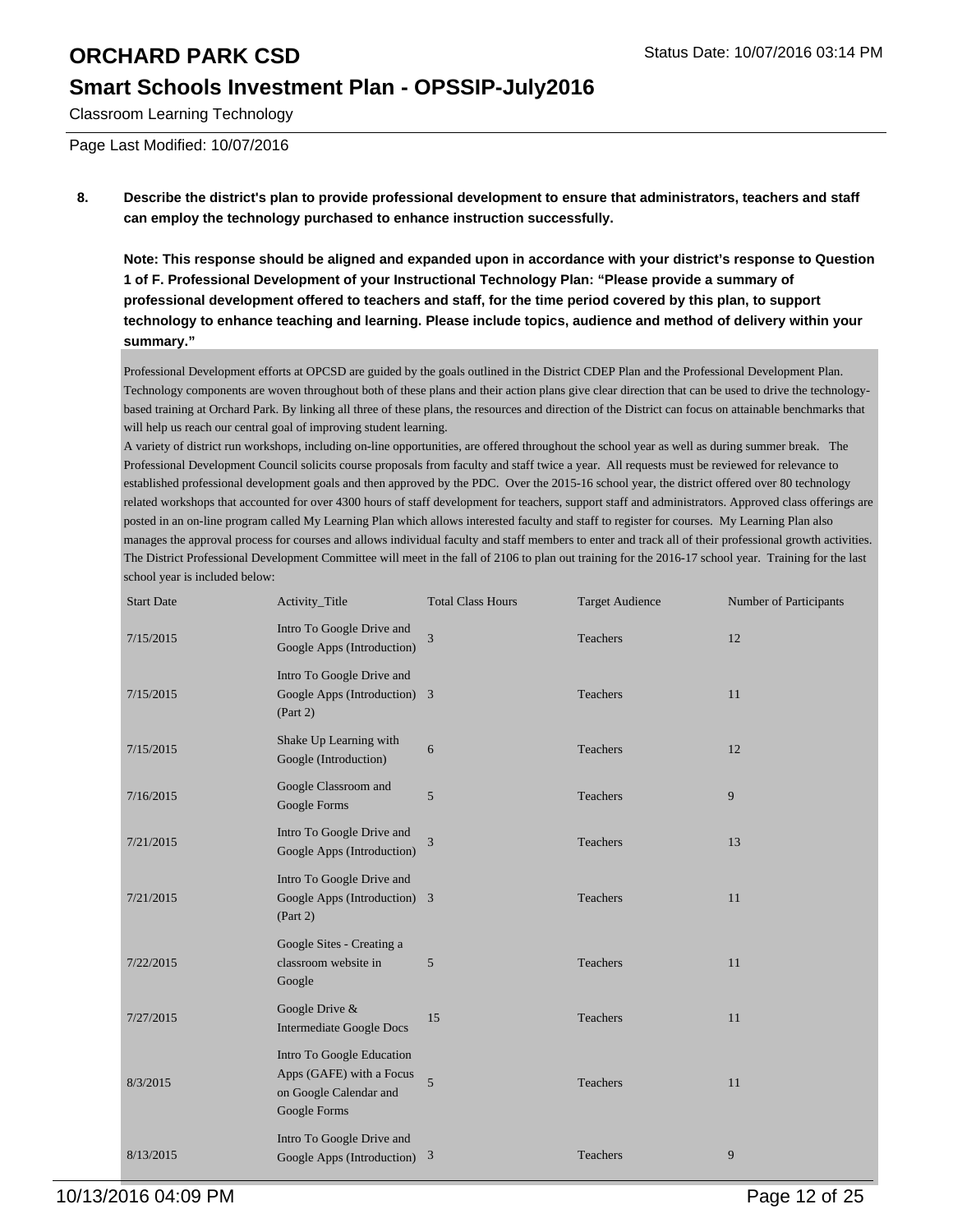# **Smart Schools Investment Plan - OPSSIP-July2016**

Classroom Learning Technology

Page Last Modified: 10/07/2016

|            | (Part 1)                                                                                         |                |                                   |                |
|------------|--------------------------------------------------------------------------------------------------|----------------|-----------------------------------|----------------|
| 8/13/2015  | Google For Education:<br>Docs, Templates and Forms 9<br>(Introduction)                           |                | Teachers                          | 15             |
| 8/13/2015  | Intro To Google Drive and<br>Google Apps (Introduction) 3<br>(Part 2)                            |                | Teachers                          | $\overline{4}$ |
| 8/19/2015  | Intro To Google Drive and<br>Google Apps (Introduction)                                          | 3              | Teachers                          | 13             |
| 8/19/2015  | Intro To Google Drive and<br>Google Apps (Introduction) 3<br>(Part 2)                            |                | Teachers                          | 11             |
| 8/24/2015  | New Teacher Academy<br>Orientation                                                               | 12             | Teachers                          | 16             |
| 8/25/2015  | NYLearns Tools: Website<br>Builder, e-Portfolio and<br>Mapping                                   | 6              | <b>Teachers</b>                   | 9              |
| 9/1/2015   | Superintendent's Conference<br>Days - Technology Options                                         | 12             | Teachers, Admin, Support<br>Staff | 51             |
| 9/16/2015  | Technology Academy -<br>NYLearns - Getting Started                                               | 1.5            | <b>Teachers</b>                   | 5              |
| 9/23/2015  | Technology Academy -<br>NYLearns - Creating<br>Assessments                                       | 1.5            | Teachers                          | $\overline{4}$ |
| 9/29/2015  | New Teacher Academy -<br>Technology I for MS/HS                                                  | 3              | Teachers                          | 9              |
| 9/29/2015  | New Teacher Academy -<br>Technology I for<br><b>ELEMENTARY</b>                                   | 3              | Teachers                          | 3              |
| 9/29/2015  | District Librarian<br>Development                                                                | 16             | Teachers                          | $\overline{7}$ |
| 10/7/2015  | New Teacher Academy -<br>What Does It Mean To Be<br>Highly Effective?                            | 6              | Teachers                          | 12             |
| 10/7/2015  | Technology Academy - OP<br>Schools Is Going Google-<br><b>Getting Started</b>                    | 1.5            | Teachers                          | 16             |
| 10/8/2015  | Day 1 - 1:1 Pilot Training -<br>Overview of Google Apps<br>for Education and Google<br>Classroom | 6              | Teachers                          | 13             |
| 10/9/2015  | Superintendent's Conference<br>Day                                                               | $\overline{5}$ | Teachers, Admin, Support<br>Staff | 65             |
| 10/27/2015 | Day 2 - 1:1 Pilot Training -                                                                     | 6              | Teachers                          | 13             |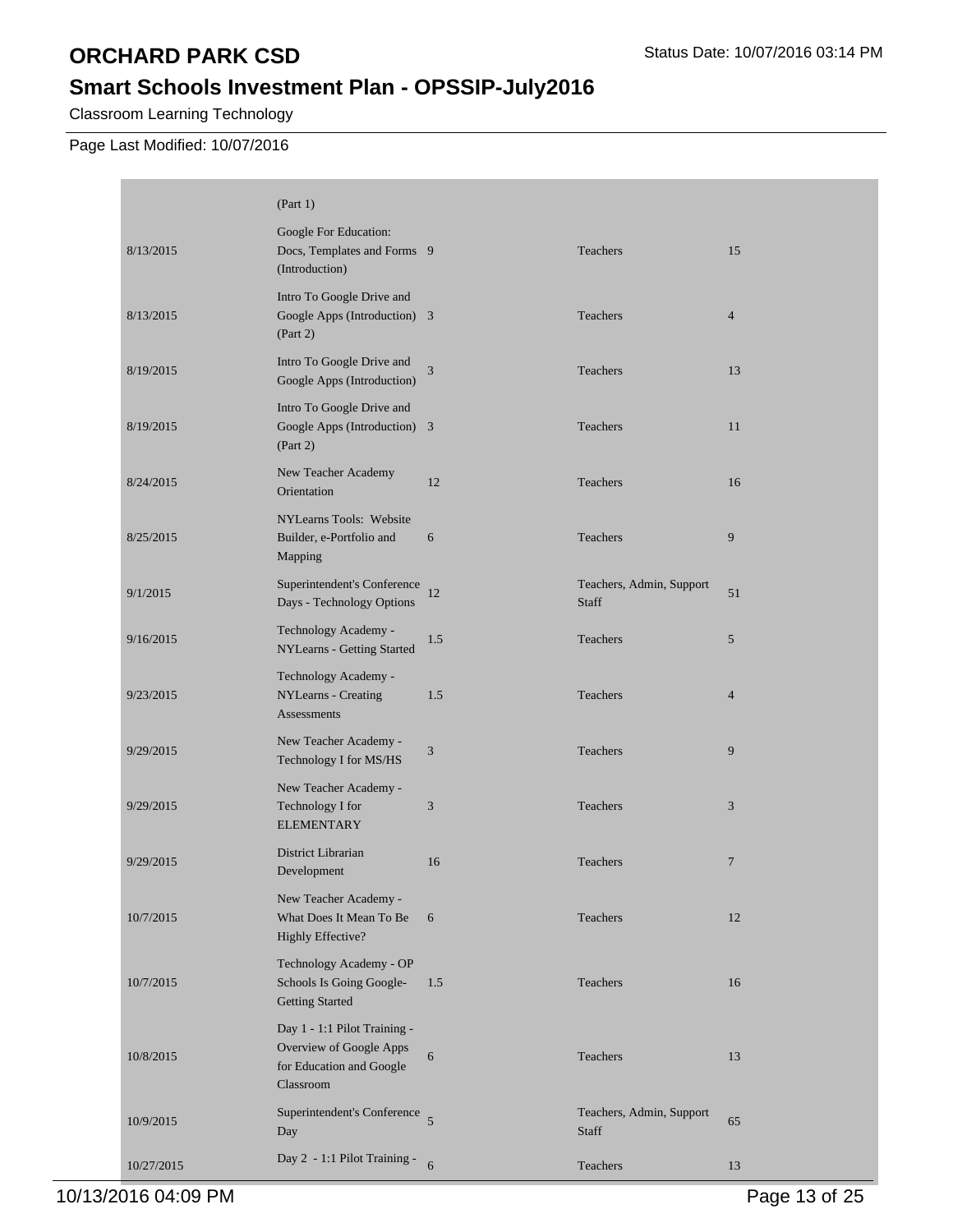# **Smart Schools Investment Plan - OPSSIP-July2016**

Classroom Learning Technology

Page Last Modified: 10/07/2016

|            | Training on Chromebooks,<br>Chromebook Apps and<br>Extensions                                     |                |                      |                  |
|------------|---------------------------------------------------------------------------------------------------|----------------|----------------------|------------------|
| 10/29/2015 | Day 2 - 1:1 Pilot Training -<br>Training on Chromebooks,<br>Chromebook Apps and<br>Extensions     | 6              | Teachers             | 21               |
| 10/29/2015 | Day 2 - 1:1 Pilot Training -<br>Training on Chromebooks,<br>Chrome                                | $\overline{7}$ | Teachers             | $\boldsymbol{0}$ |
| 11/4/2015  | Technology Academy -<br>Whats So Great About<br>Google Docs and Drive -<br><b>Getting Started</b> | 1.5            | Teachers             | 13               |
| 11/9/2015  | Google for OP Educators<br>(101)                                                                  | 6              | Teachers             | 15               |
| 11/16/2015 | Day 1 - 1:1 Pilot Training -<br>Overview of Google Apps<br>for Education and Google<br>Classroom  | 6              | Teachers             | 16               |
| 11/17/2015 | Day 1 - 1:1 Pilot Training -<br>Overview of Google Apps<br>for Education and Google<br>Classroom  | 6              | Teachers             | 12               |
| 11/18/2015 | Google for Administrative<br>Professionals                                                        | 6              | <b>Support Staff</b> | $8\phantom{1}$   |
| 11/24/2015 | Google For Education:<br>Docs (203)                                                               | 6              | Teachers             | 11               |
| 12/2/2015  | Technology Academy -<br>Google Calendar - Getting<br>Started                                      | 1.5            | Teachers             | 20               |
| 12/10/2015 | FAST Bridge AM                                                                                    | 3              | Teachers             | 16               |
| 12/10/2015 | FAST Bridge PM                                                                                    | 3              | Teachers             | 12               |
| 12/17/2015 | Day 2 - 1:1 Pilot Training -<br>Training on Chromebooks,<br>Chromebook Apps and<br>Extensions     | 6              | Teachers             | 14               |
| 12/18/2015 | Day 2 - 1:1 Pilot Training -<br>Training on Chromebooks,<br>Chromebook Apps and<br>Extensions     | 6              | Teachers             | 16               |
| 1/6/2016   | Flipped Training with<br>Melanie Kitchen                                                          | 6              | Teachers             | $\overline{7}$   |
| 1/7/2016   | <b>NYLearns Assessment</b><br>Builder (221)                                                       | 6              | Teachers             | 11               |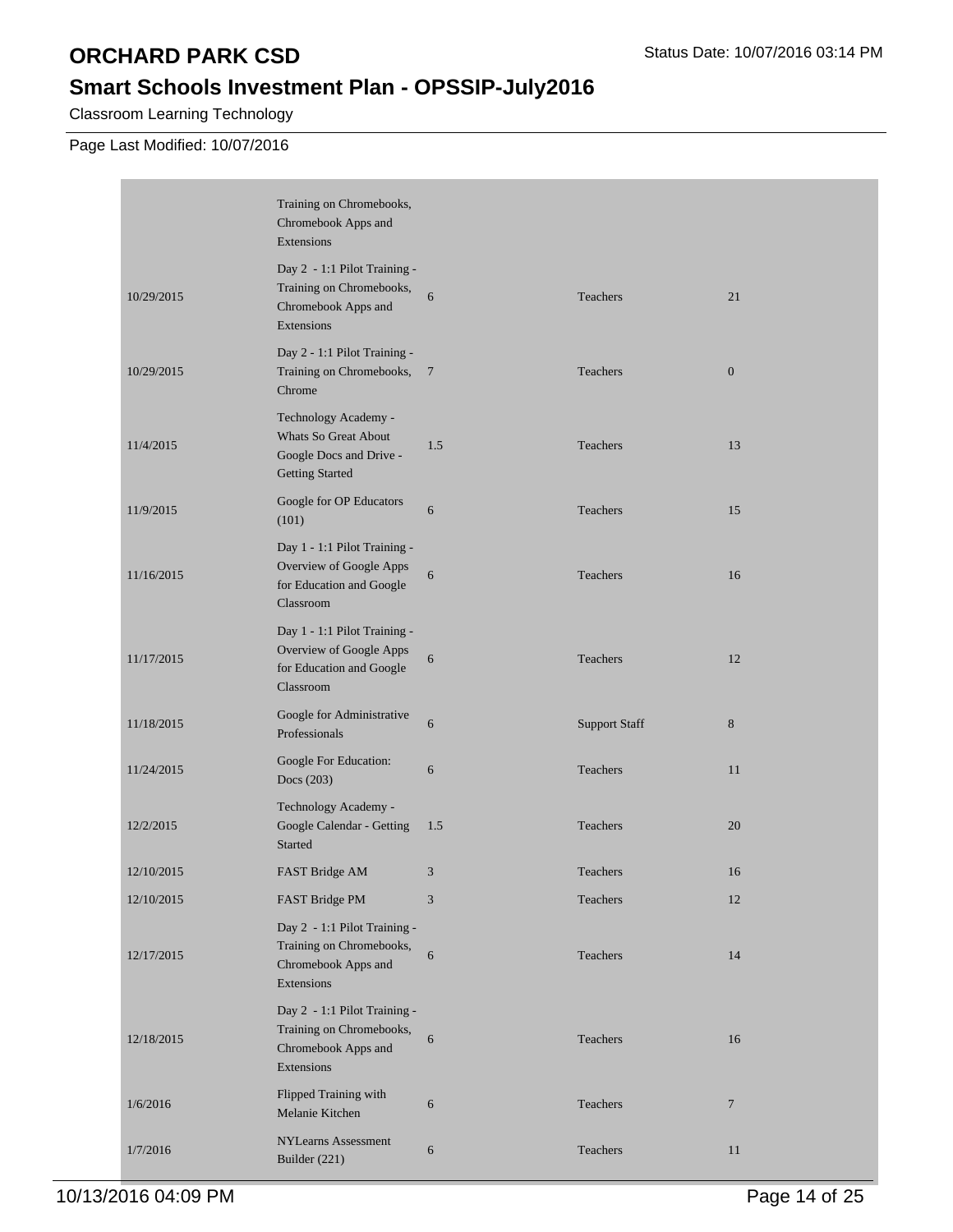# **Smart Schools Investment Plan - OPSSIP-July2016**

Classroom Learning Technology

Page Last Modified: 10/07/2016

| 1/25/2016 | NYLearns Tools: Website<br>Builder (222)                                                         | 6   | Teachers                          | 13    |
|-----------|--------------------------------------------------------------------------------------------------|-----|-----------------------------------|-------|
| 2/2/2016  | Apps for OP Educators<br>(204) Kahoot, Ed Puzzle,<br>Quizlet and Socrative                       | 6   | Teachers                          | 14    |
| 2/2/2016  | Day 1 - 1:1 Pilot Training -<br>Overview of Google Apps<br>for Education and Google<br>Classroom | 5.5 | Teachers                          | 18    |
| 2/3/2016  | Flipped Classroom Training<br>with Melanie Kitchen                                               | 6   | Teachers                          | $\,8$ |
| 2/3/2016  | Technology Academy -<br>Apps, Extensions and Add-<br>Ons - Getting Started                       | 1.5 | Teachers                          | 16    |
| 2/9/2016  | Day 1 - 1:1 Pilot Training -<br>Overview of Google Apps<br>for Education and Google<br>Classroom | 5.5 | Teachers                          | 16    |
| 2/23/2016 | Reader's Workshop Training 6                                                                     |     | Teachers                          | 20    |
| 2/24/2016 | Flipped Classroom Training<br>with Melanie Kitchen                                               | 6   | Teachers                          | 9     |
| 2/24/2016 | Technology Academy -<br>Google Classroom - Getting 1.5<br><b>Started -RESCHEDULED</b>            |     | Teachers                          | 11    |
| 3/1/2016  | <b>Creating Virtual Field Trips</b><br>(205)                                                     | 6   | Teachers                          | 15    |
| 3/2/2016  | Day 2 - 1:1 Pilot Training -<br>Training on Chromebooks,<br>Chromebook Apps and<br>Extensions    | 6   | Teachers                          | 15    |
| 3/2/2016  | Technology Academy -<br>Google Forms - Getting<br>Started                                        | 1.5 | Teachers                          | 15    |
| 3/9/2016  | Day 2 - 1:1 Pilot Training -<br>Training on Chromebooks,<br>Chromebook Apps and<br>Extensions    | 6   | Teachers                          | 9     |
| 3/9/2016  | Technology Academy -<br>Enhancing Your Classroom 1.5<br>with You Tube                            |     | Teachers                          | 14    |
| 3/18/2016 | Superintendent's Conference<br>Day                                                               | 6   | Teachers, Admin, Support<br>Staff | 400   |
| 4/5/2016  | Google Forms (201)                                                                               | 3   | Teachers                          | 13    |
| 4/6/2016  | Technology Academy -<br>Researching with Google                                                  | 1.5 | Teachers                          | 18    |

10/13/2016 04:09 PM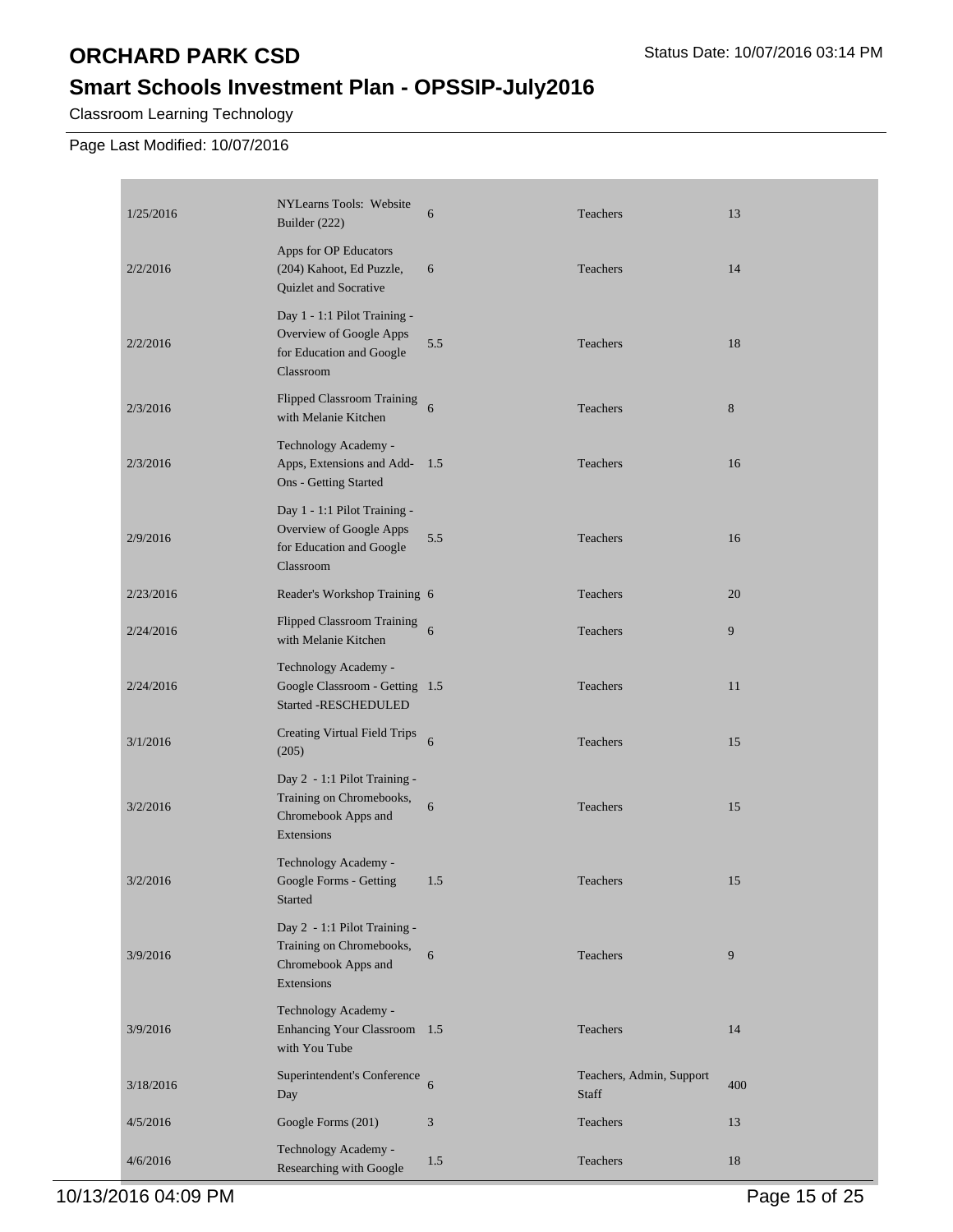# **Smart Schools Investment Plan - OPSSIP-July2016**

Classroom Learning Technology

Page Last Modified: 10/07/2016

П

|           | Tools - Getting Started                                                                                      |                             |                     |                |
|-----------|--------------------------------------------------------------------------------------------------------------|-----------------------------|---------------------|----------------|
| 4/18/2016 | Google Templates For<br>Educators (202)                                                                      | $\mathfrak{Z}$              | Teachers            | 15             |
| 4/20/2016 | TI-Nspire Calculator<br>Training                                                                             | 15                          | Teachers            | 6              |
| 5/4/2016  | Technology Academy -<br>Google Sites - Getting<br><b>Started</b>                                             | 1.5                         | Teachers            | 15             |
| 5/11/2016 | New Teacher Academy -<br>FERPA & Confidentiality                                                             | 3                           | <b>New Teachers</b> | 17             |
| 5/18/2016 | New Teacher Academy -<br>Technology II for HS/MS                                                             | $\mathfrak{Z}$              | New Teachers        | $\overline{7}$ |
| 5/18/2016 | New Teacher Academy -<br>Technology II for<br>Elementary                                                     | 3                           | New Teachers        | 10             |
| 6/27/2016 | Google Education:<br>Research and Writing (206) 12<br>(online)                                               |                             | Teachers            | 15             |
| 6/30/2016 | Google Camp Day 4<br>(AM):Getting Organized<br>with Google (face-to-face)                                    | 3                           | Teachers            | $8\phantom{1}$ |
| 6/30/2016 | Google Forms (201)<br>(online)                                                                               | 3                           | Teachers            | 15             |
| 6/30/2016 | Google Camp Day 4 (PM)<br>Personal Learning Network 3<br>(face-to-face)                                      |                             | Teachers            | 9              |
| 7/7/2016  | Apps for OP Educators-<br>Kahoot, Socrative, Ed<br>Puzzle and Quizlet (online)<br>(204)                      | 6                           | Teachers            | 15             |
| 7/10/2016 | Beginners Guide to<br>YouTube (online)                                                                       | 3                           | Teachers            | 14             |
| 7/12/2016 | Google Calendar, Google<br>Forms & Google Classroom                                                          | 6                           | Teachers            | 22             |
| 7/13/2016 | Google Camp Day 1 and<br>Day 2 (online)                                                                      | 12                          | Teachers            | 14             |
| 7/15/2016 | Google Templates For<br>Educators (202) (online)                                                             | $\ensuremath{\mathfrak{Z}}$ | Teachers            | 15             |
| 7/27/2016 | NearPod (face-to-face)                                                                                       | $\mathfrak{Z}$              | Teachers            | 5              |
| 8/1/2016  | <b>Best Practices: Using</b><br>Google Apps and Add-ons<br>to Enhance Reading and<br>Writing Skills (online) | $10\,$                      | Teachers            | 17             |
| 8/10/2016 | <b>Advanced Google Forms</b>                                                                                 | 3                           | Teachers            | 15             |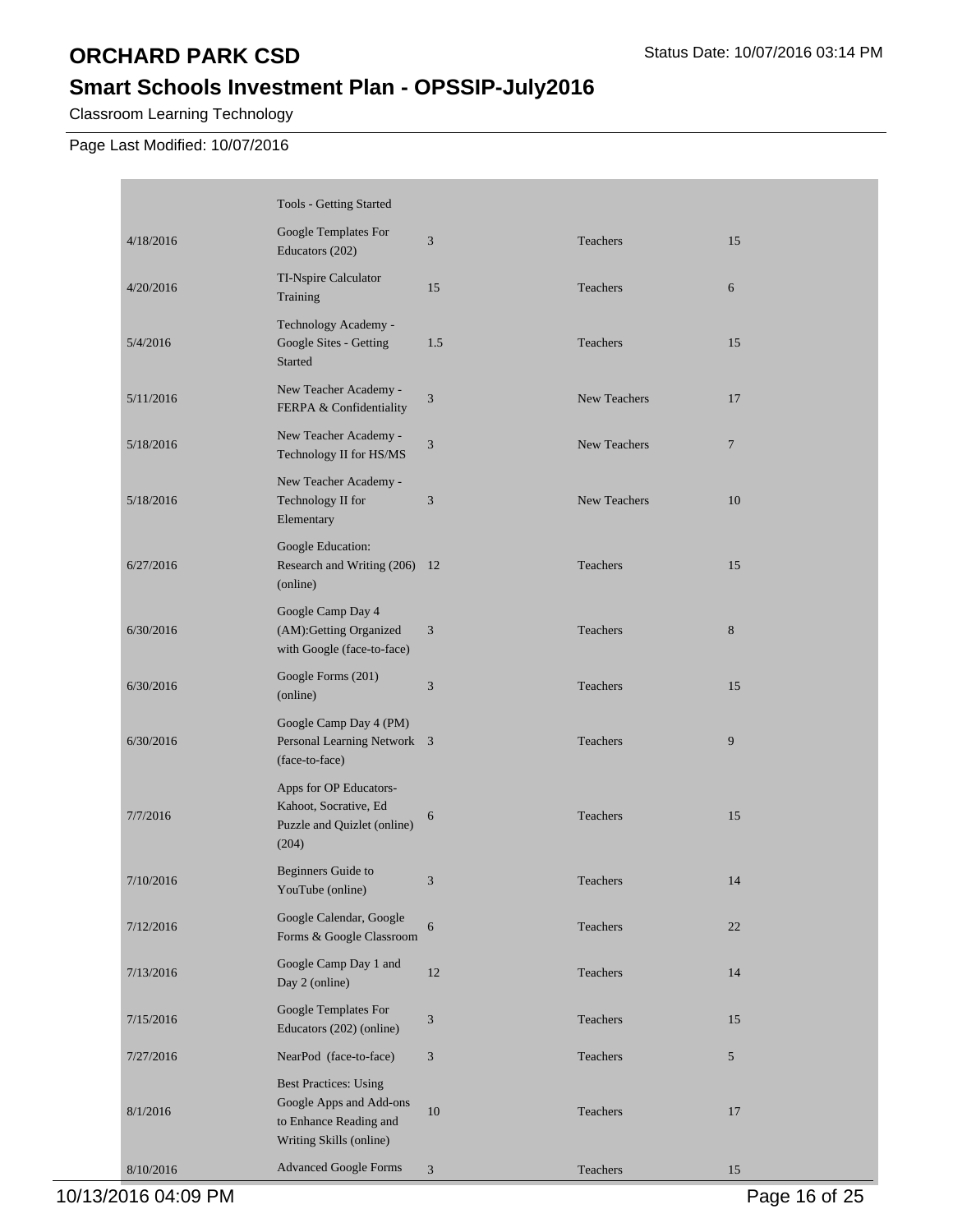## **Smart Schools Investment Plan - OPSSIP-July2016**

Classroom Learning Technology

Page Last Modified: 10/07/2016

|            | $\left($ online $\right)$ (304)                                                         |                |                         |                |
|------------|-----------------------------------------------------------------------------------------|----------------|-------------------------|----------------|
| 8/15/2016  | Grading Electronically:<br>Google Classroom,<br>Doctopus, and Goobric<br>(face-to-face) | 3              | Teachers                | 16             |
| 8/15/2016  | Power Teacher Pro - First<br>Look (online)                                              | 3              | <b>Teachers</b>         | 11             |
| 8/16/2016  | <b>Advanced Google Docs</b><br>$\text{(online)}\left(305\right)$                        | 3              | Teachers                | 15             |
| 8/18/2016  | iPad Apps Grades K-3<br>(face-to-face)                                                  | $\overline{4}$ | Teachers, Support Staff | 15             |
| 8/19/2016  | Chromebook Use in Grade 4<br>(face-to-face)                                             | $\overline{4}$ | Teachers, Support Staff | 12             |
| 8/22/2016  | Turnitin for High School<br>and Middle School (face-to- 2<br>face)                      |                | Teachers                | $\overline{2}$ |
| 8/23/2016  | TI-Nspire Calculator<br>Training (face-to-face)                                         | 15             | Teachers                | 9              |
| 9/14/2016  | <b>Computerized Assessments:</b><br>Scoring & Administration                            | 6              | Teachers                | $\overline{4}$ |
| 10/19/2016 | New Teacher Academy -<br>Technology I for MS & HS                                       | $\mathfrak{Z}$ | New Teachers            | 8              |
| 10/19/2016 | New Teacher Academy -<br>Technology I for<br><b>ELEMENTARY</b>                          | 3              | <b>New Teachers</b>     | 3              |
| 10/24/2016 | PREPaRE Model 2                                                                         | 12             | New Teachers            | 23             |
| 4/5/2017   | New Teacher Academy -<br>Technology II for MS & HS                                      | 3              | New Teachers            | 9              |
| 4/5/2017   | New Teacher Academy -<br>Technology II for<br><b>ELEMENTARY</b>                         | 3              | New Teachers            | 12             |

**9. Districts must contact the SUNY/CUNY teacher preparation program that supplies the largest number of the district's new teachers to request advice on innovative uses and best practices at the intersection of pedagogy and educational technology.**

By checking this box, you certify that you have contacted the SUNY/CUNY teacher preparation program that supplies the largest number of your new teachers to request advice on these issues.

#### **9a. Please enter the name of the SUNY or CUNY Institution that you contacted.**

SUNY Fredonia

**9b. Enter the primary Institution phone number.**

(716)673-4681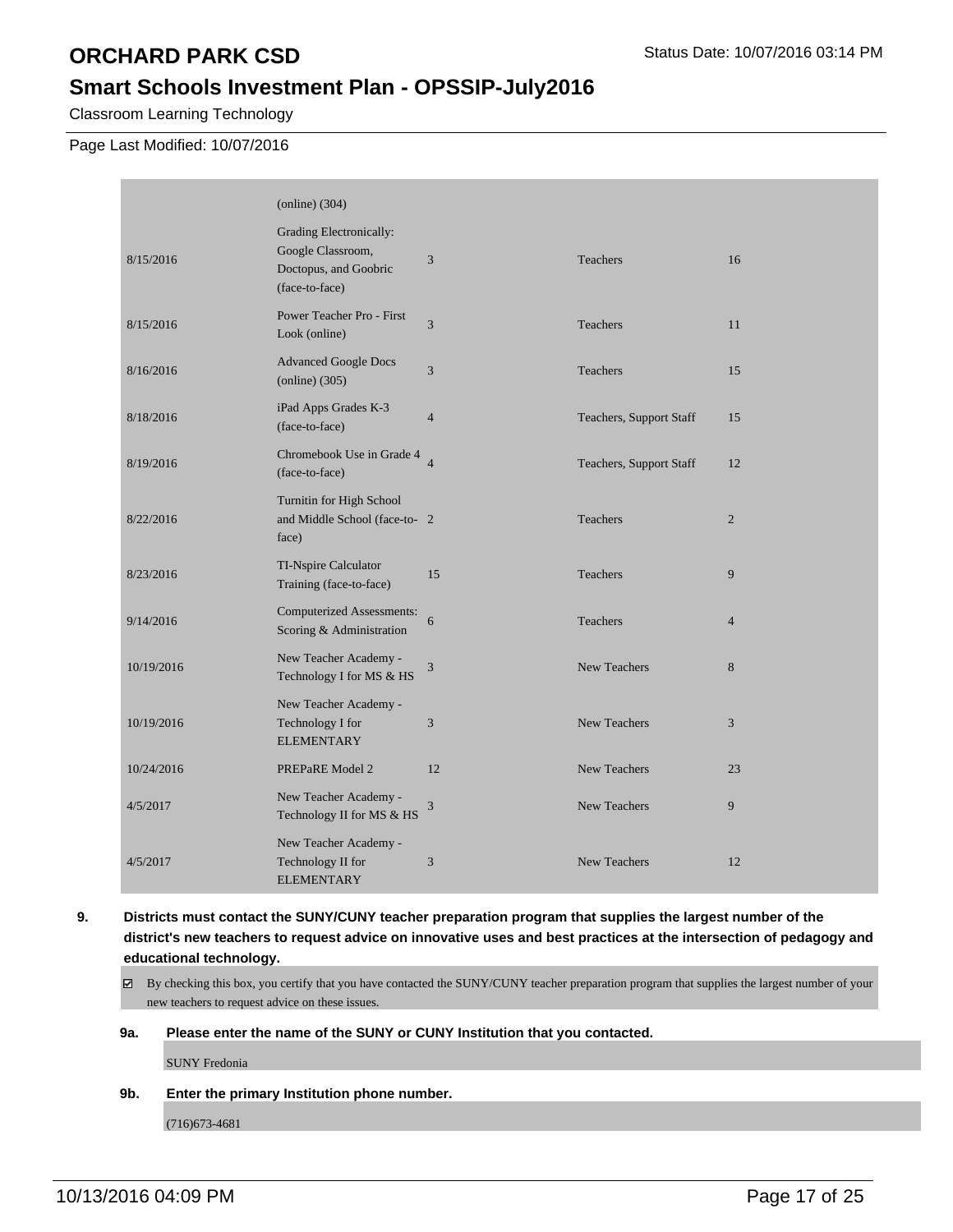## **Smart Schools Investment Plan - OPSSIP-July2016**

Classroom Learning Technology

Page Last Modified: 10/07/2016

**9c. Enter the name of the contact person with whom you consulted and/or will be collaborating with on innovative uses of technology and best practices.**

Dr. Kathy Gradel

**10. A district whose Smart Schools Investment Plan proposes the purchase of technology devices and other hardware must account for nonpublic schools in the district.**

#### **Are there nonpublic schools within your school district?**

Yes

 $\hfill \square$  No

**10a. Describe your plan to loan purchased hardware to nonpublic schools within your district. The plan should use your district's nonpublic per-student loan amount calculated below, within the framework of the guidance. Please enter the date by which nonpublic schools must request classroom technology items. Also, specify in your response the devices that the nonpublic schools have requested, as well as in the in the Budget and the Expenditure Table at the end of the page.**

The Director of Technology, the Assistant Superintendent of Curriculum and Instruction and the purchasing agent for the technology department met with the principals of the two parochial schools located within the Orchard Park School district in August of this year. As with other New York State funded programs, the Smart Schools Funds allow non-public schools in our district to be part of the program on a purchase/loan basis. We will allow Nativity of Our Lord Catholic School and St. John Vianney Catholic School the capability of borrowing Smart Schools funded devices.

Orchard Park will require the non-public schools in the district to follow a similar process for requesting devices as they do for state instructional materials aid allocations. The district will follow-up with the non-public school officials once the Smart Schools Bond application is approved so that we can finalize the list of devices that will be loaned to the two schools. Non-public schools will need to provide internal, ongoing operating support for students and teachers utilizing the devices. Devices will be held by the assigned school and will be require to be returned when the usable life of the device is reached.

The district has held a meeting with the nonpublic schools and let them know of the plan to purchase devices with the grant money. They are waiting until our plan is approved and then they will receive further instruction on how to go about purchasing devices with this money. St John Vianney is planning to borrow iPads and Nativity of Our Lord is going to borrow Interactive Presentation Devices. We contact the schools annually in May to relay the purchasing procedures for hardware, software, textbook, and library services. A second meeting was held in August of this year to discuss the Smart Schools Bond Act and the deadline for submitting their final requests for this purchase will be December 1, 2016. The principals will submit a written request to continue the use of the Smart Schools Bond Act devices each year prior to June 1.

**10b. A final Smart Schools Investment Plan cannot be approved until school authorities have adopted regulations specifying the date by which requests from nonpublic schools for the purchase and loan of Smart Schools Bond Act classroom technology must be received by the district.**

 $\overline{\mathbf{z}}$ By checking this box, you certify that you have such a plan and associated regulations in place that have been made public.

#### **11. Nonpublic Classroom Technology Loan Calculator**

**The Smart Schools Bond Act provides that any Classroom Learning Technology purchases made using Smart Schools funds shall be lent, upon request, to nonpublic schools in the district. However, no school district shall be required to loan technology in amounts greater than the total obtained and spent on technology pursuant to the Smart Schools Bond Act and the value of such loan may not exceed the total of \$250 multiplied by the nonpublic school enrollment in the base year at the time of enactment.**

**See:**

**http://www.p12.nysed.gov/mgtserv/smart\_schools/docs/Smart\_Schools\_Bond\_Act\_Guidance\_04.27.15\_Final.pdf.**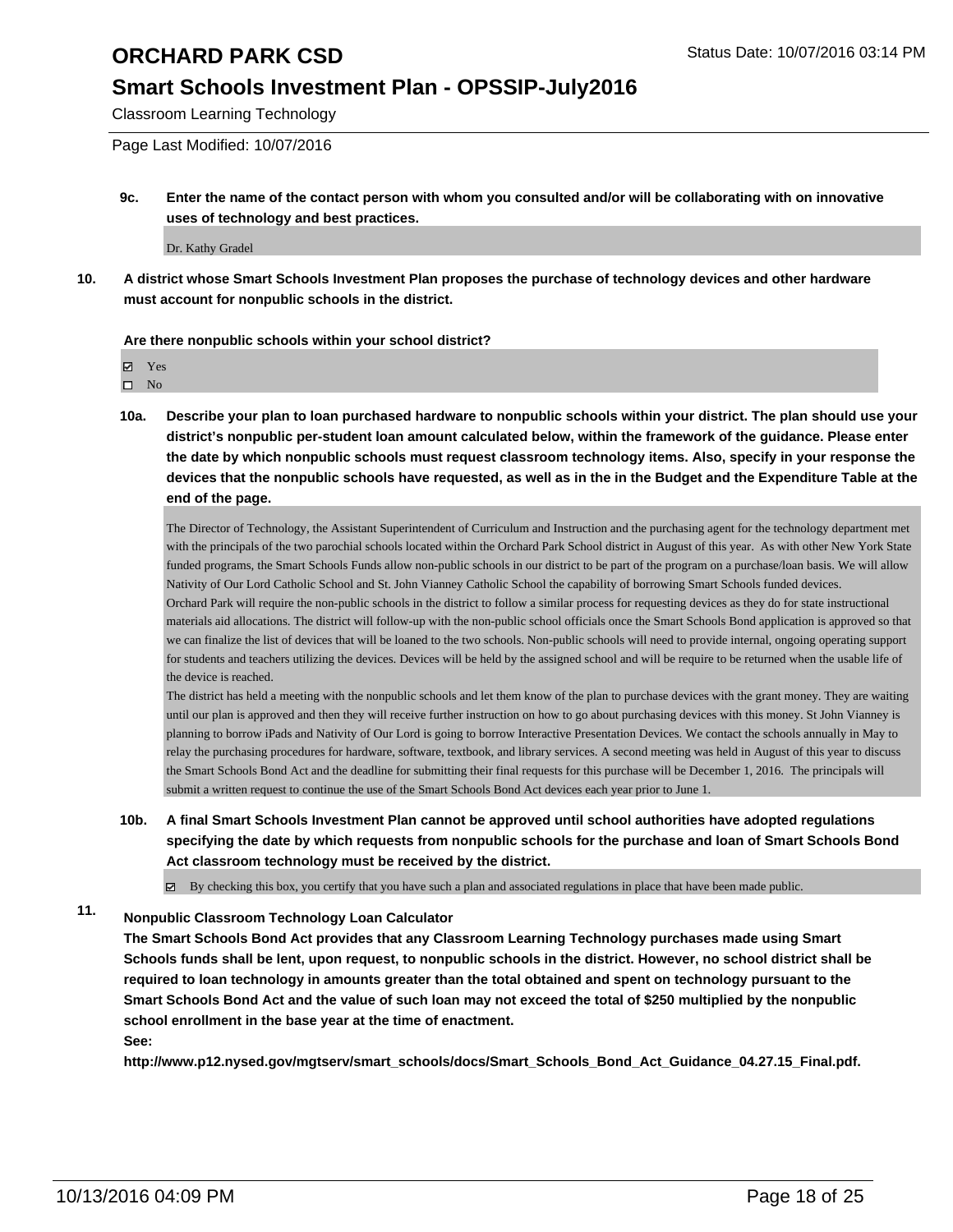## **Smart Schools Investment Plan - OPSSIP-July2016**

Classroom Learning Technology

Page Last Modified: 10/07/2016

|                                     | 1. Classroom<br>Technology<br>Sub-allocation | 2. Public<br>l Enrollment<br>$(2014 - 15)$ | l 3. Nonpublic<br><b>Enrollment</b><br>(2014-15) | 4. Sum of<br>l Public and<br>Nonpublic<br><b>Enrollment</b> | 15. Total Per<br>Pupil Sub-<br>Iallocation | 6. Total<br>Nonpublic Loan<br>Amount |
|-------------------------------------|----------------------------------------------|--------------------------------------------|--------------------------------------------------|-------------------------------------------------------------|--------------------------------------------|--------------------------------------|
| Calculated Nonpublic Loan<br>Amount | 713.948                                      | 4.895                                      | 422                                              | 5.317                                                       | 134                                        | 56.548                               |

**12. To ensure the sustainability of technology purchases made with Smart Schools funds, districts must demonstrate a long-term plan to maintain and replace technology purchases supported by Smart Schools Bond Act funds. This sustainability plan shall demonstrate a district's capacity to support recurring costs of use that are ineligible for Smart Schools Bond Act funding such as device maintenance, technical support, Internet and wireless fees, maintenance of hotspots, staff professional development, building maintenance and the replacement of incidental items. Further, such a sustainability plan shall include a long-term plan for the replacement of purchased devices and equipment at the end of their useful life with other funding sources.**

 $\boxtimes$  By checking this box, you certify that the district has a sustainability plan as described above.

**13. Districts must ensure that devices purchased with Smart Schools Bond funds will be distributed, prepared for use, maintained and supported appropriately. Districts must maintain detailed device inventories in accordance with generally accepted accounting principles.**

By checking this box, you certify that the district has a distribution and inventory management plan and system in place.

**14. If you are submitting an allocation for Classroom Learning Technology complete this table. Note that the calculated Total at the bottom of the table must equal the Total allocation for this category that you entered in the SSIP Overview overall budget.**

|                          | Sub-Allocation |
|--------------------------|----------------|
| Interactive Whiteboards  | $\overline{0}$ |
| <b>Computer Servers</b>  | $\overline{0}$ |
| <b>Desktop Computers</b> | $\overline{0}$ |
| Laptop Computers         | $\Omega$       |
| Tablet Computers         | 560,000        |
| <b>Other Costs</b>       | 153,948        |
| Totals:                  | 713,948        |

**15. Please detail the type, quantity, per unit cost and total cost of the eligible items under each sub-category. This is especially important for any expenditures listed under the "Other" category. All expenditures must be capital-bond eligible to be reimbursed through the SSBA. If you have any questions, please contact us directly through smartschools@nysed.gov.**

**Please specify in the "Item to be Purchased" field which specific expenditures and items are planned to meet the district's nonpublic loan requirement, if applicable.**

**NOTE: Wireless Access Points that will be loaned/purchased for nonpublic schools should ONLY be included in this category, not under School Connectivity, where public school districts would list them. Add rows under each sub-category for additional items, as needed.**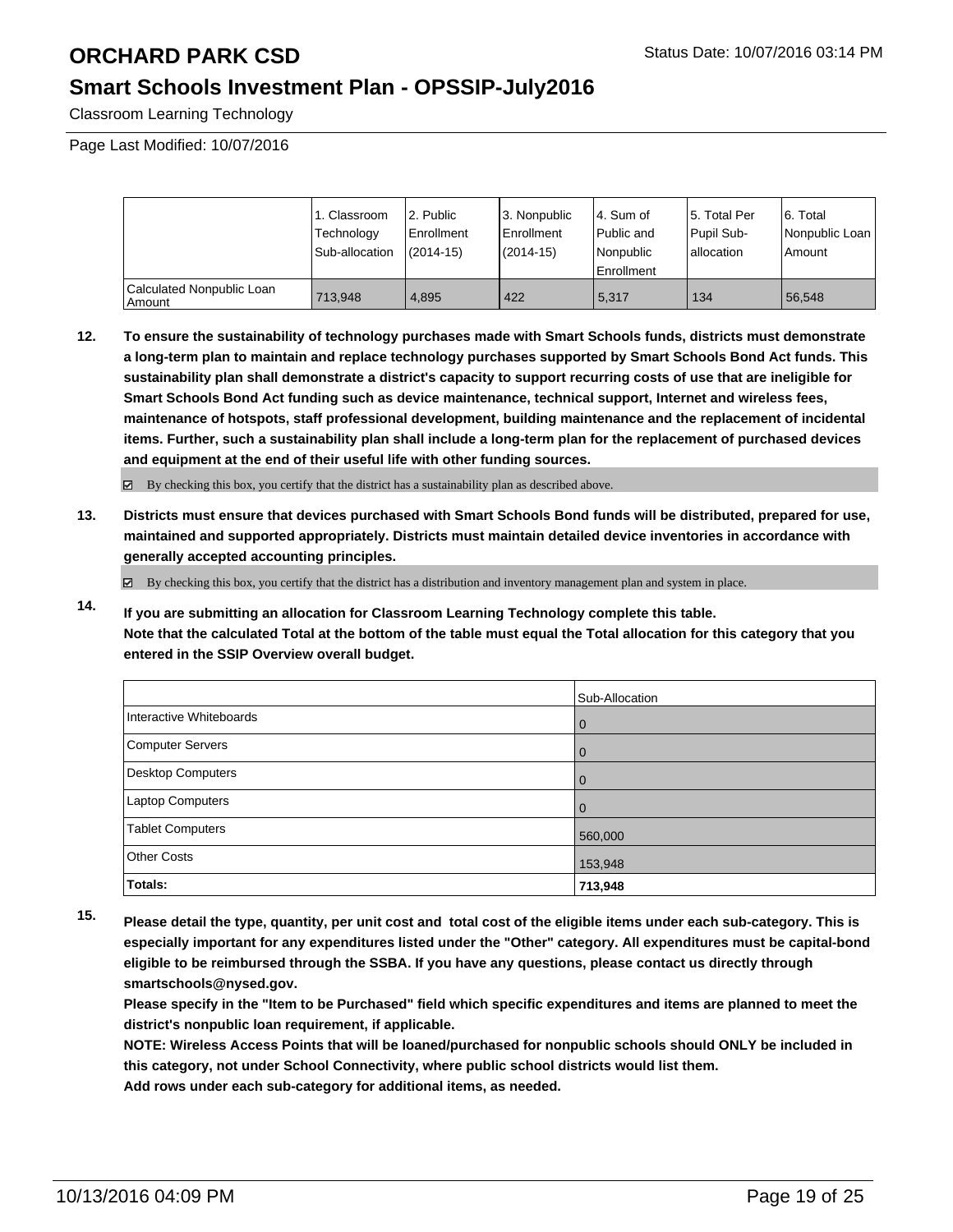# **Smart Schools Investment Plan - OPSSIP-July2016**

Classroom Learning Technology

Page Last Modified: 10/07/2016

| Select the allowable expenditure | Item to be Purchased                   | Quantity      | Cost per Item | <b>Total Cost</b> |
|----------------------------------|----------------------------------------|---------------|---------------|-------------------|
| type.                            |                                        |               |               |                   |
| Repeat to add another item under |                                        |               |               |                   |
| each type.                       |                                        |               |               |                   |
| <b>Laptop Computers</b>          | Chromebook                             | 1600          | 350           | 560,000           |
| <b>Other Costs</b>               | <b>Chromebook Covers</b>               | 1600          | 30            | 48,000            |
| <b>Other Costs</b>               | Google Chrome OS Management<br>License | 1600          | 27            | 43,200            |
| <b>Other Costs</b>               | <b>Charging Locker</b>                 | 4             | 1,000         | 4,000             |
| <b>Other Costs</b>               | Purchases for Non-Pubs                 | (No Response) | (No Response) | 56,548            |
| <b>Other Costs</b>               | Spare Chromebook Chargers              | 100           | 22            | 2,200             |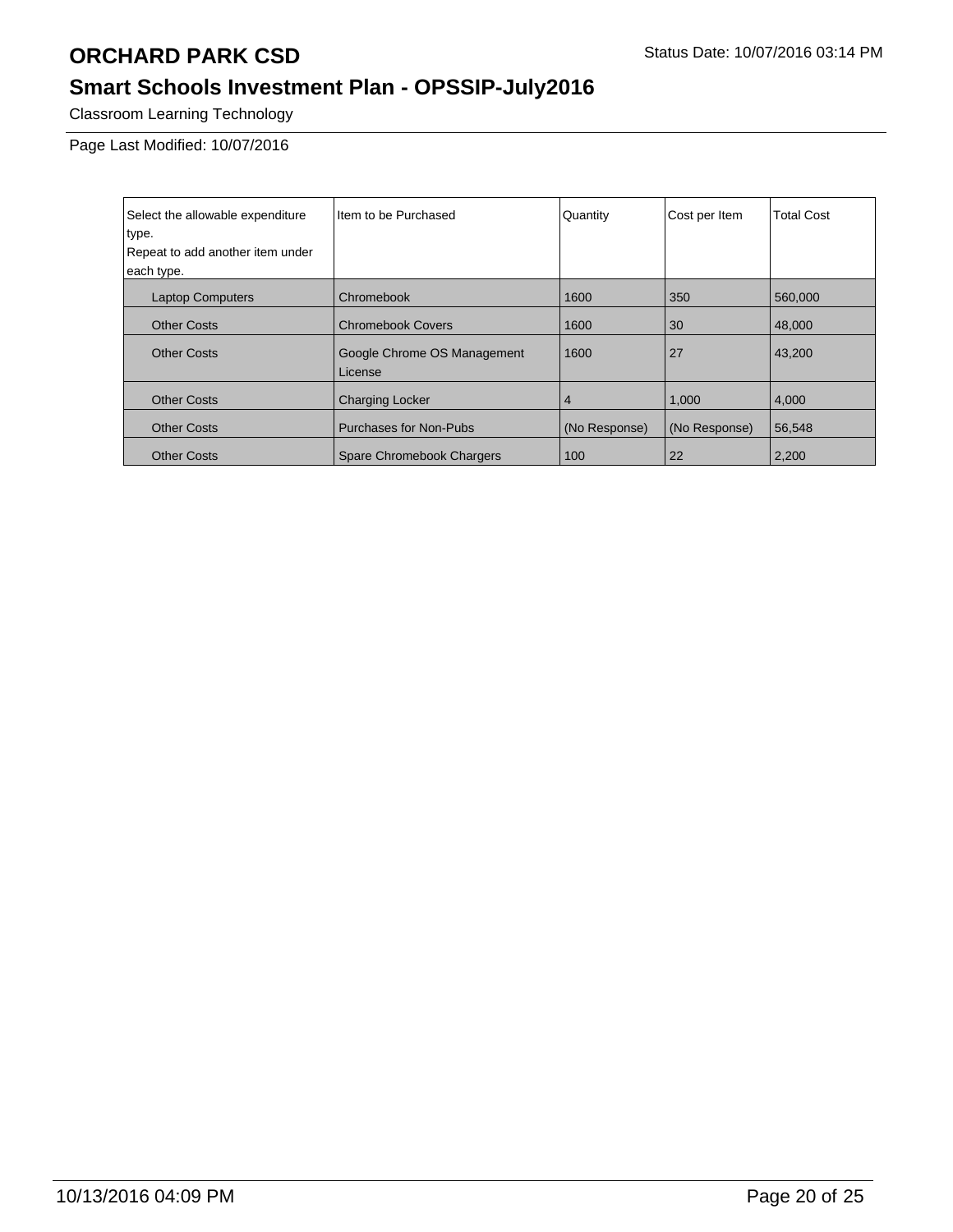### **Smart Schools Investment Plan - OPSSIP-July2016**

Pre-Kindergarten Classrooms

Page Last Modified: 09/18/2016

**1. Provide information regarding how and where the district is currently serving pre-kindergarten students and justify the need for additional space with enrollment projections over 3 years.**

(No Response)

- **2. Describe the district's plan to construct, enhance or modernize education facilities to accommodate prekindergarten programs. Such plans must include:**
	- **Specific descriptions of what the district intends to do to each space;**
	- **An affirmation that pre-kindergarten classrooms will contain a minimum of 900 square feet per classroom;**
	- **The number of classrooms involved;**
	- **The approximate construction costs per classroom; and**
	- **Confirmation that the space is district-owned or has a long-term lease that exceeds the probable useful life of the improvements.**

(No Response)

**3. Smart Schools Bond Act funds may only be used for capital construction costs. Describe the type and amount of additional funds that will be required to support ineligible ongoing costs (e.g. instruction, supplies) associated with any additional pre-kindergarten classrooms that the district plans to add.**

(No Response)

**4. All plans and specifications for the erection, repair, enlargement or remodeling of school buildings in any public school district in the State must be reviewed and approved by the Commissioner. Districts that plan capital projects using their Smart Schools Bond Act funds will undergo a Preliminary Review Process by the Office of Facilities Planning.**

**Please indicate on a separate row each project number given to you by the Office of Facilities Planning.**

| Project Number |  |
|----------------|--|
| (No Response)  |  |

**5. If you have made an allocation for Pre-Kindergarten Classrooms, complete this table.**

**Note that the calculated Total at the bottom of the table must equal the Total allocation for this category that you entered in the SSIP Overview overall budget.**

|                                          | Sub-Allocation |
|------------------------------------------|----------------|
| Construct Pre-K Classrooms               | (No Response)  |
| Enhance/Modernize Educational Facilities | (No Response)  |
| Other Costs                              | (No Response)  |
| Totals:                                  |                |

**6. Please detail the type, quantity, per unit cost and total cost of the eligible items under each sub-category. This is especially important for any expenditures listed under the "Other" category. All expenditures must be capital-bond eligible to be reimbursed through the SSBA. If you have any questions, please contact us directly through smartschools@nysed.gov.**

**Add rows under each sub-category for additional items, as needed.**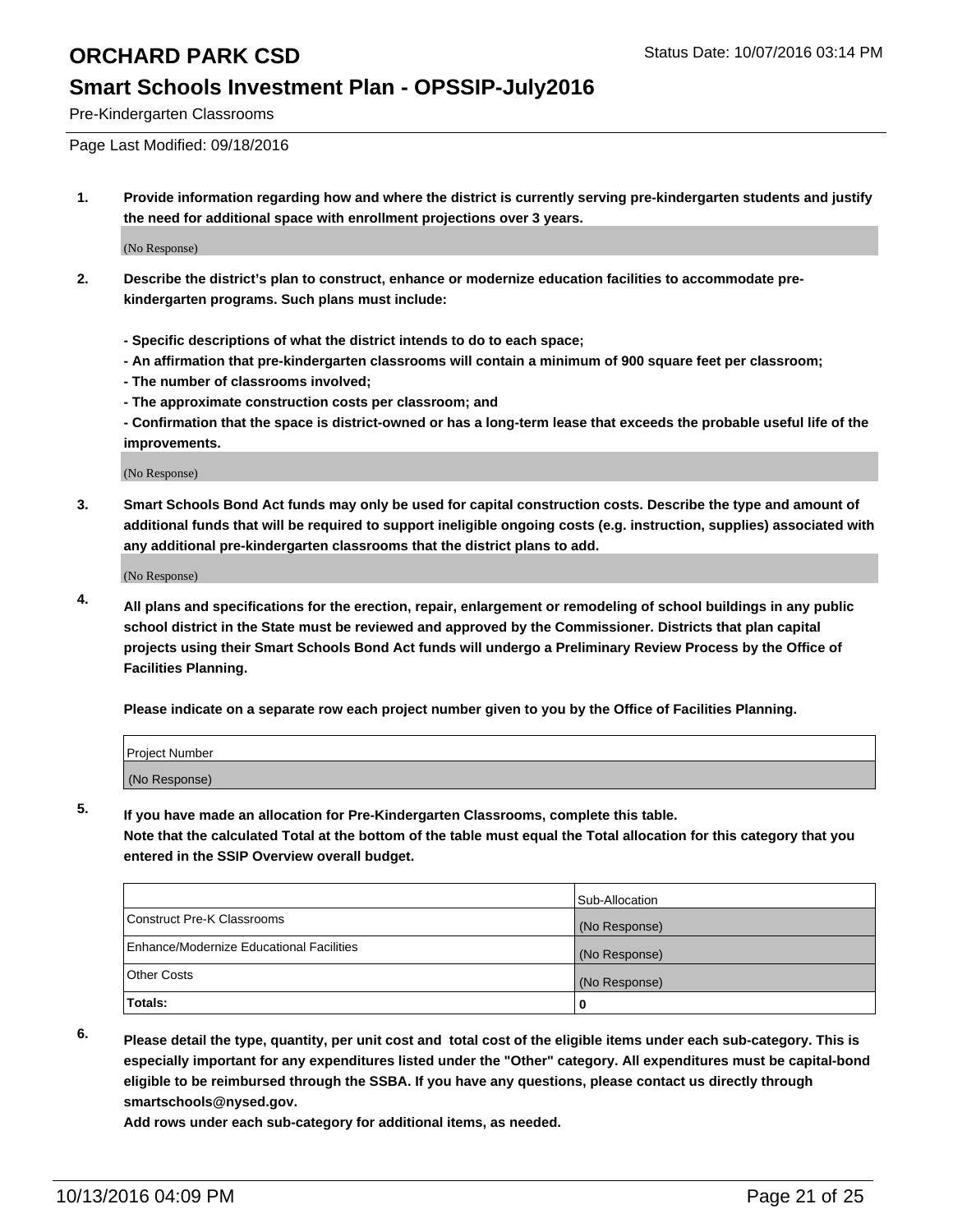# **Smart Schools Investment Plan - OPSSIP-July2016**

Pre-Kindergarten Classrooms

Page Last Modified: 09/18/2016

| Select the allowable expenditure | Item to be purchased | Quantity      | Cost per Item | <b>Total Cost</b> |
|----------------------------------|----------------------|---------------|---------------|-------------------|
| type.                            |                      |               |               |                   |
| Repeat to add another item under |                      |               |               |                   |
| each type.                       |                      |               |               |                   |
| (No Response)                    | (No Response)        | (No Response) | (No Response) | (No Response)     |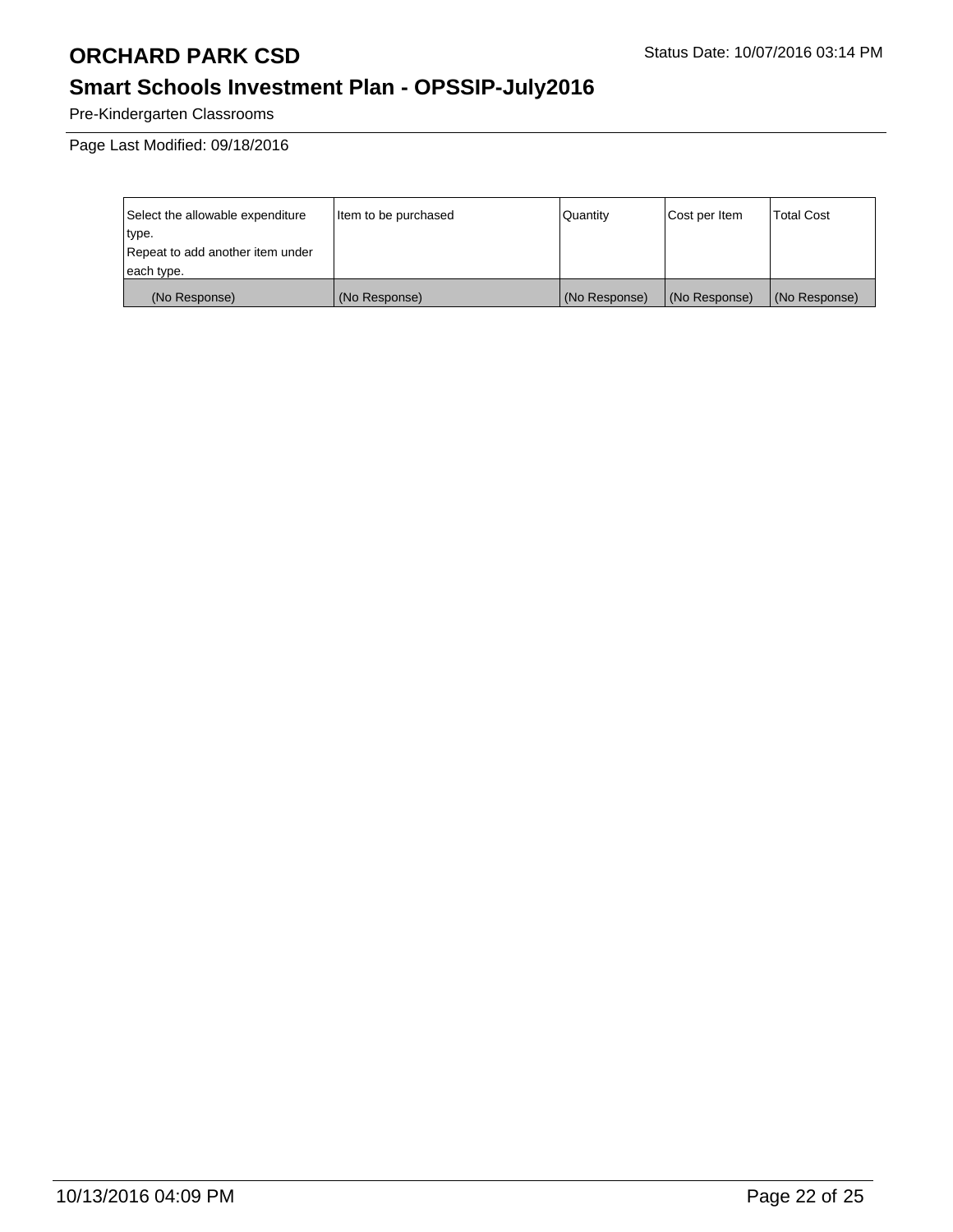### **Smart Schools Investment Plan - OPSSIP-July2016**

Replace Transportable Classrooms

Page Last Modified: 09/18/2016

**1. Describe the district's plan to construct, enhance or modernize education facilities to provide high-quality instructional space by replacing transportable classrooms.**

(No Response)

**2. All plans and specifications for the erection, repair, enlargement or remodeling of school buildings in any public school district in the State must be reviewed and approved by the Commissioner. Districts that plan capital projects using their Smart Schools Bond Act funds will undergo a Preliminary Review Process by the Office of Facilities Planning.**

**Please indicate on a separate row each project number given to you by the Office of Facilities Planning.**

| Project Number |  |
|----------------|--|
| (No Response)  |  |

**3. For large projects that seek to blend Smart Schools Bond Act dollars with other funds, please note that Smart Schools Bond Act funds can be allocated on a pro rata basis depending on the number of new classrooms built that directly replace transportable classroom units.**

**If a district seeks to blend Smart Schools Bond Act dollars with other funds describe below what other funds are being used and what portion of the money will be Smart Schools Bond Act funds.**

(No Response)

**4. If you have made an allocation for Replace Transportable Classrooms, complete this table. Note that the calculated Total at the bottom of the table must equal the Total allocation for this category that you entered in the SSIP Overview overall budget.**

|                                                | Sub-Allocation |
|------------------------------------------------|----------------|
| Construct New Instructional Space              | (No Response)  |
| Enhance/Modernize Existing Instructional Space | (No Response)  |
| Other Costs                                    | (No Response)  |
| Totals:                                        | o              |

**5. Please detail the type, quantity, per unit cost and total cost of the eligible items under each sub-category. This is especially important for any expenditures listed under the "Other" category. All expenditures must be capital-bond eligible to be reimbursed through the SSBA. If you have any questions, please contact us directly through smartschools@nysed.gov.**

**Add rows under each sub-category for additional items, as needed.**

| Select the allowable expenditure | Item to be purchased | Quantity      | Cost per Item | Total Cost    |
|----------------------------------|----------------------|---------------|---------------|---------------|
| type.                            |                      |               |               |               |
| Repeat to add another item under |                      |               |               |               |
| each type.                       |                      |               |               |               |
| (No Response)                    | (No Response)        | (No Response) | (No Response) | (No Response) |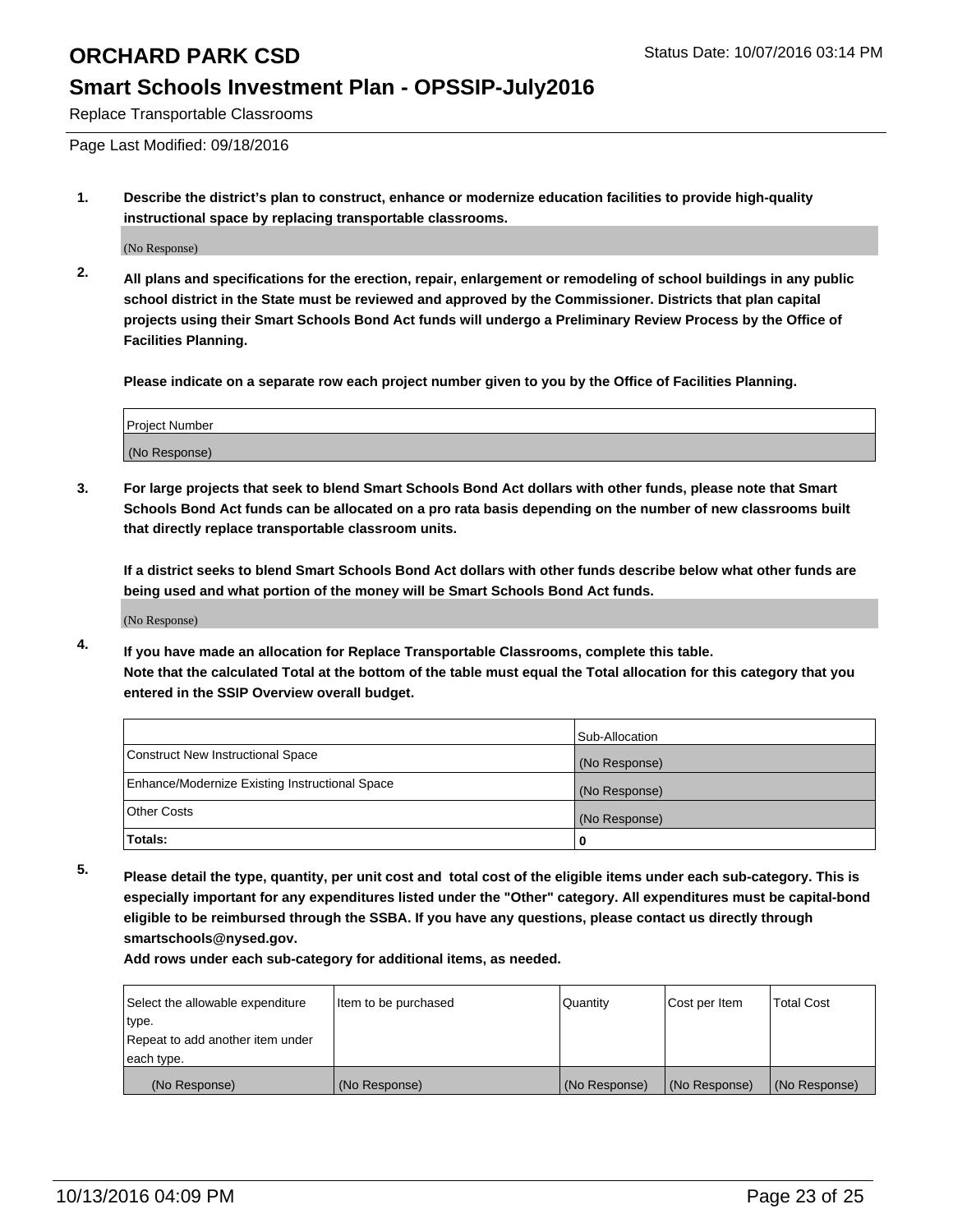## **Smart Schools Investment Plan - OPSSIP-July2016**

High-Tech Security Features

Page Last Modified: 09/18/2016

**1. Describe how you intend to use Smart Schools Bond Act funds to install high-tech security features in school buildings and on school campuses.**

(No Response)

**2. All plans and specifications for the erection, repair, enlargement or remodeling of school buildings in any public school district in the State must be reviewed and approved by the Commissioner. Districts that plan capital projects using their Smart Schools Bond Act funds will undergo a Preliminary Review Process by the Office of Facilities Planning.** 

**Please indicate on a separate row each project number given to you by the Office of Facilities Planning.**

| <b>Project Number</b> |  |
|-----------------------|--|
| (No Response)         |  |

- **3. Was your project deemed eligible for streamlined Review?**
	- □ Yes
	- $\square$  No
- **4. Include the name and license number of the architect or engineer of record.**

| Name          | License Number |
|---------------|----------------|
| (No Response) | (No Response)  |

**5. If you have made an allocation for High-Tech Security Features, complete this table. Note that the calculated Total at the bottom of the table must equal the Total allocation for this category that you entered in the SSIP Overview overall budget.**

|                                                      | Sub-Allocation |
|------------------------------------------------------|----------------|
| Capital-Intensive Security Project (Standard Review) | (No Response)  |
| <b>Electronic Security System</b>                    | (No Response)  |
| <b>Entry Control System</b>                          | (No Response)  |
| Approved Door Hardening Project                      | (No Response)  |
| <b>Other Costs</b>                                   | (No Response)  |
| Totals:                                              | 0              |

**6. Please detail the type, quantity, per unit cost and total cost of the eligible items under each sub-category. This is especially important for any expenditures listed under the "Other" category. All expenditures must be capital-bond eligible to be reimbursed through the SSBA. If you have any questions, please contact us directly through smartschools@nysed.gov.**

**Add rows under each sub-category for additional items, as needed.**

| Select the allowable expenditure | Item to be purchased | Quantity      | Cost per Item | <b>Total Cost</b> |
|----------------------------------|----------------------|---------------|---------------|-------------------|
| type.                            |                      |               |               |                   |
| Repeat to add another item under |                      |               |               |                   |
| each type.                       |                      |               |               |                   |
| (No Response)                    | (No Response)        | (No Response) | (No Response) | (No Response)     |